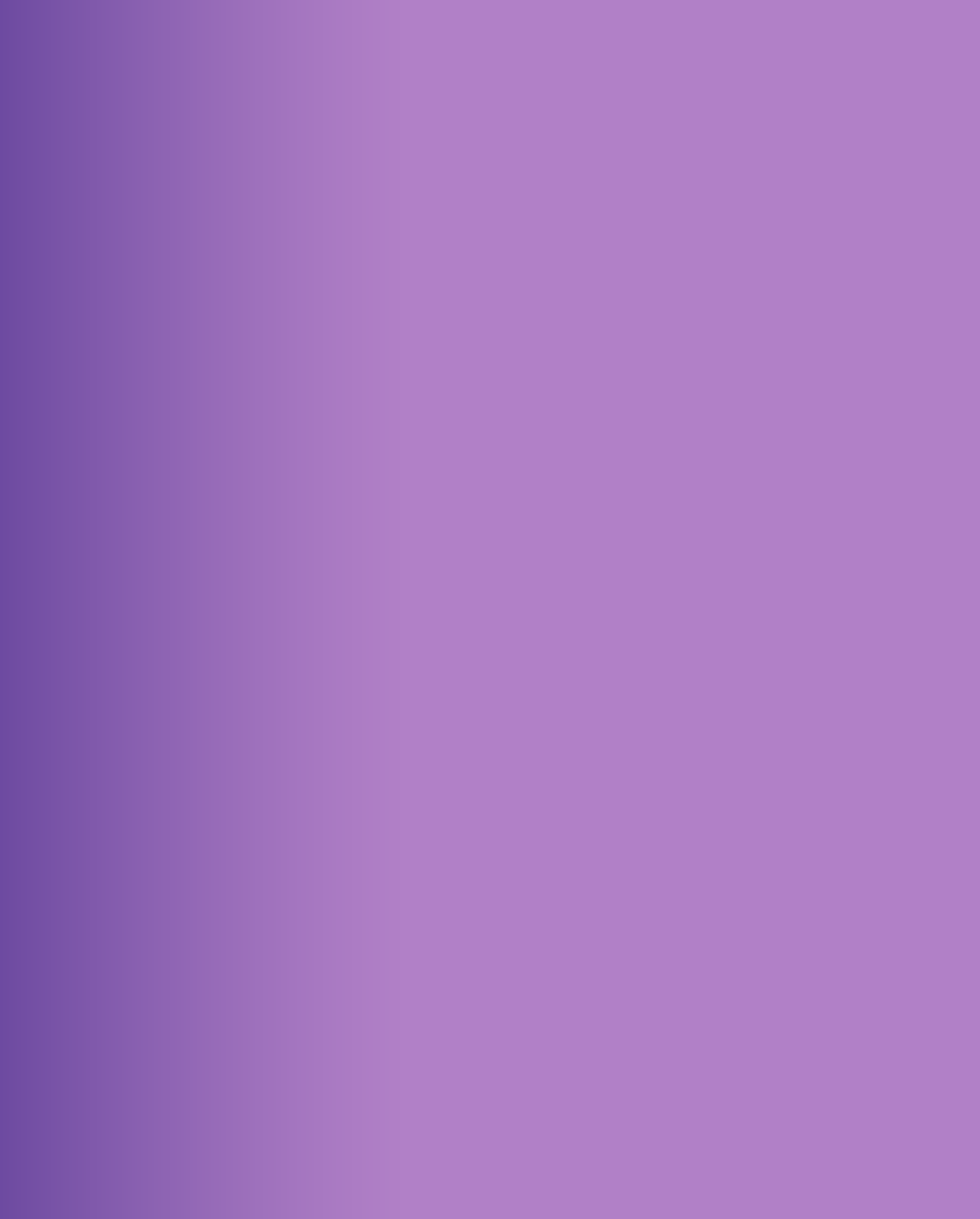# **CONTENTS**

This guide outlines the student finance options available to you if you are thinking of starting a full-time higher education course, ordinarily live in Northern Ireland and are studying in Northern Ireland, anywhere else in the UK or the Republic of Ireland (ROI).

It applies to the 2022/23 academic year only. It is not a statement of the law. It is for guidance and does not cover all circumstances. In addition to this guide, you'll find more information on our website at **www.studentfinanceni.co.uk**

| $\overline{\mathbf{X}}$   | Do I qualify?                          | ( )4 |
|---------------------------|----------------------------------------|------|
|                           | What can I get?                        | 07   |
| £                         | Additional or supplementary support 15 |      |
| studentfinance ?!!        | How do I apply?                        | 17   |
|                           | How do I get paid?                     | 19   |
| $\boldsymbol{\mathsf{E}}$ | What about repayments?                 | 20   |
|                           | <b>Useful information and contacts</b> | 22   |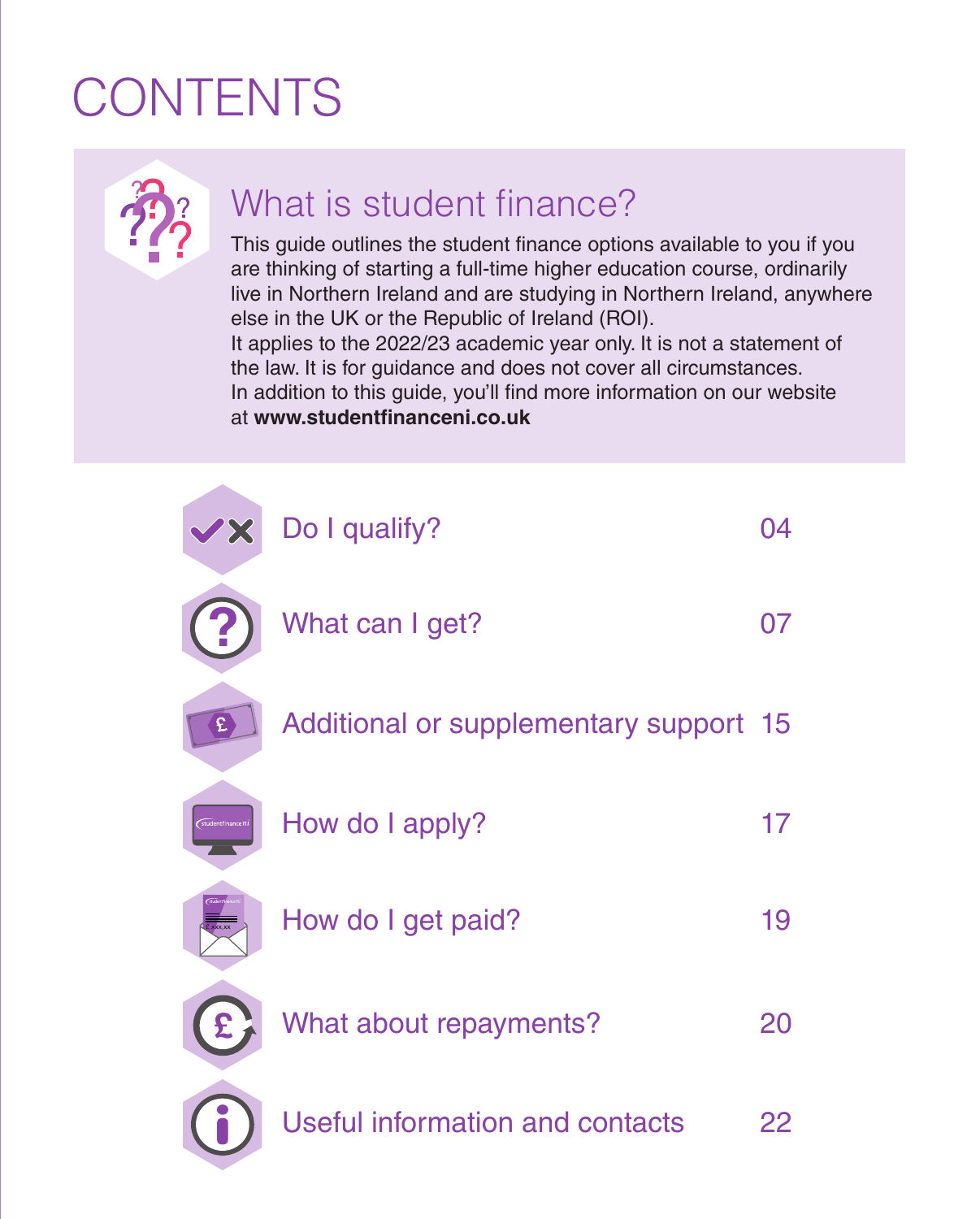

#### **Please note:**

Higher education student support is limited to a first undergraduate degree or other first HE qualification, with just a few exceptions.

There are three main conditions you have to meet to qualify for student finance.



Personal eligibility

Course eligibility

3 University or college eligibility



### 1. Personal eligibility

Normally you must be living in Northern Ireland on the first day of the first academic year of your course and either:

- Have been living in the UK, the Channel Islands or the Isle of Man for the three years immediately before this date and have 'settled status' in the UK (meaning you can live permanently in the UK without the Home Office placing any restrictions on how long you can stay); or
- Meet the requirements of one of the other UK residency categories listed in the appropriate Regulations (for example, you are a refugee living in the UK).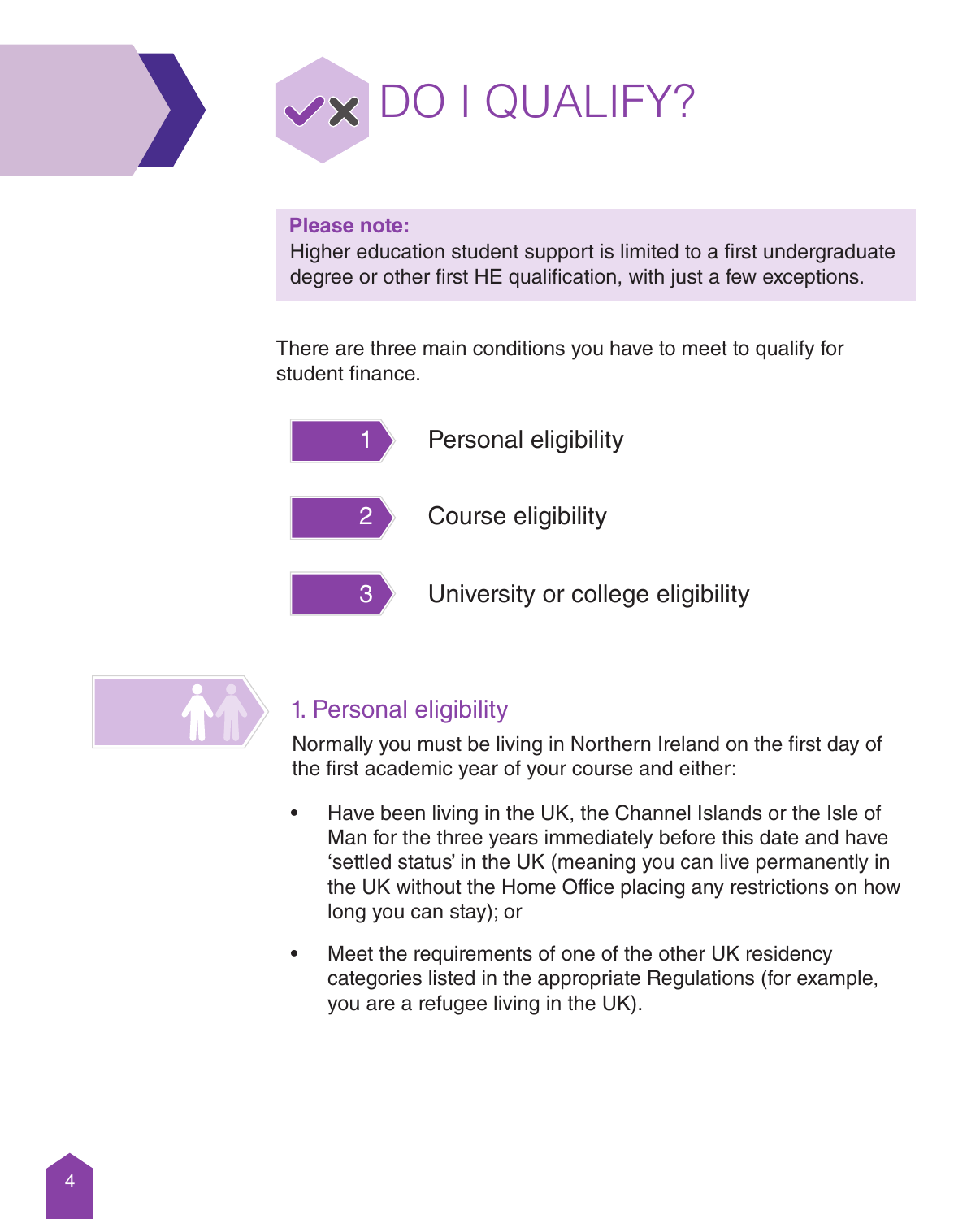#### **Previous study**

If you have studied previously on a higher education course, this will affect your entitlement to support.

- As a general rule, Tuition Fee Loans and means-tested Maintenance Grants are available for the full length of your course, plus one extra year if needed, for example, if you change your course, or if you leave your course but decide to start again. The number of years for which you are eligible for funding is calculated as: length of new course plus one additional year minus years of previous study. You might be able to get an extra year of tuition fee or grant support if you need to repeat a year due to compelling personal reasons, such as illness. Please contact your local Student Finance Northern Ireland (SFNI) Office for further information.
- If you already have an honours degree, or you are applying for support for a course that is equivalent or lower in level than your first higher education course, you will not generally be eligible for any further fee or maintenance support.
- This applies regardless of whether you have an equivalent qualification from a United Kingdom, Republic of Ireland or overseas institution and regardless of whether your previous qualification was publicly funded or self-funded.
- There are, however, some exceptions where you may be eligible for further support if you are studying a course that leads to a professional qualification e.g. doctor, dentist, vet, architect, social worker, teacher.

For information on architecture, medical and dental courses, placements and other specific areas of student finance see the booklet '2022/23 How you are Paid - Full Time Higher Education Student Finance - A Guide to Entitlement to Support and Payment' which is available on our website at **www.studentfinanceni.co.uk**

- If you already hold a foundation degree, HND, HNC or similar qualification, you can apply for support to "top-up" to a higher level qualification e.g. honours degree. However, your full-time previous study will be taken into account in calculating your support entitlement. For example, if you have completed a full-time two year HND or HNC course and you progress to year one of a three year degree course, you will not be eligible to receive Tuition Fee Loan and Maintenance Grant support for the first year of the course. You may be eligible to receive a Maintenance Loan.
- If you are entering the first year of a full-time degree course having already completed a part-time level 4 or 5 qualification, such as a HNC, HND or foundation degree, you will be eligible to receive a Tuition Fee Loan and means-tested Maintenance Grant and Maintenance Loan support, as long as it is not a bursary year or Erasmus/Turing year of a course.

**The rules about student finance are complicated and this page is only a summary.**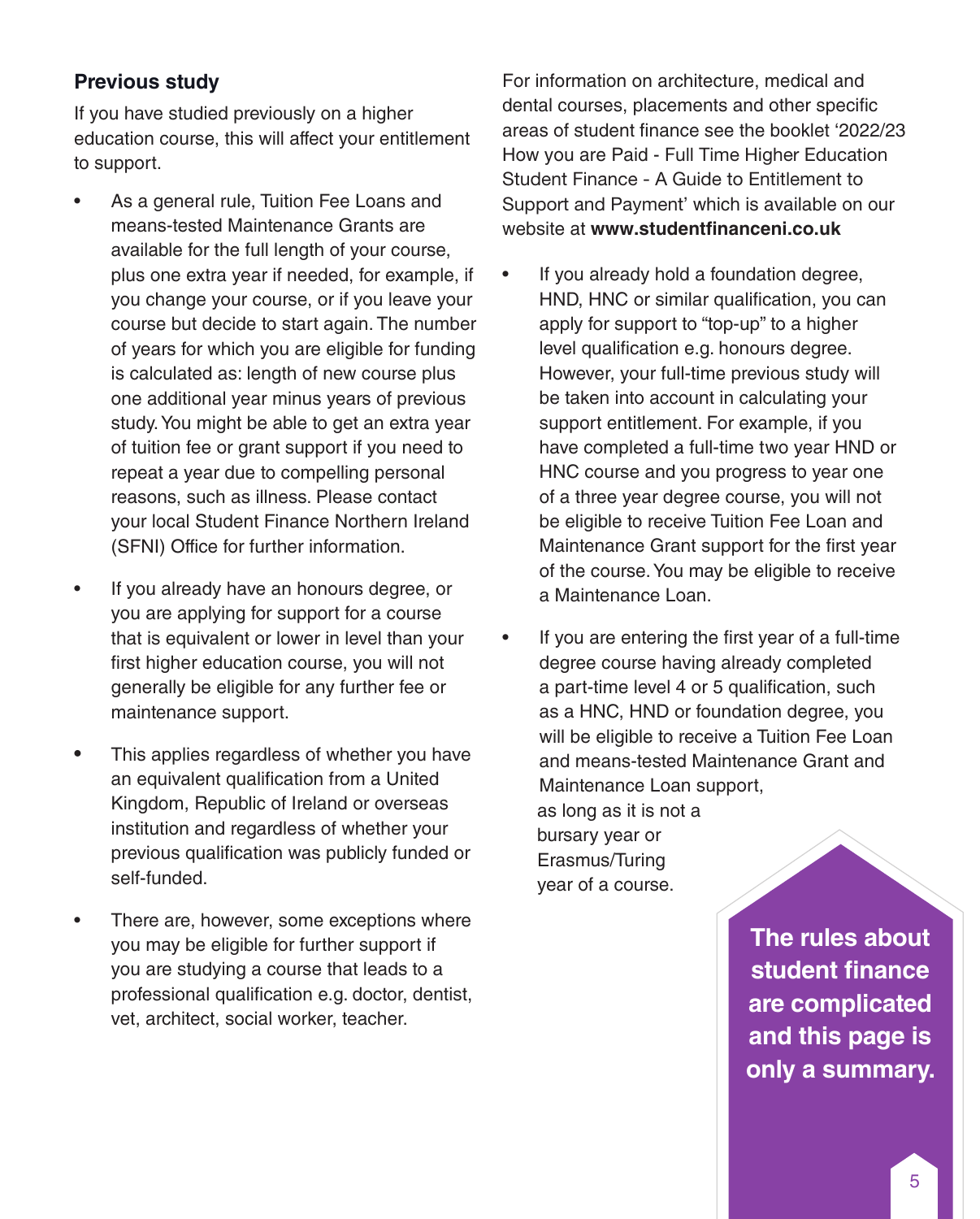

## 2. Course eligibility

The course you plan to study must be a 'designated course' leading to a recognised higher education qualification such as a BSc, HND, PGCE.

### 3. University or college eligibility

The university or college you plan to study at must be either:

- publicly funded (paid for by the Government) and in the UK or Republic of Ireland; or
- privately funded in the UK but running individual courses that receive public funding (the course must have received a 'specific designation' from the Department for the Economy).

### **EU Students**

If you are a European Union (EU) national, or a child of an EU national, in the UK before the 31 December 2020 with pre-settled status under the EU Settlement Scheme and studying in NI, you may get a Tuition Fee Loan on a similar basis to NI students. Under the Common Travel Area arrangements, RoI nationals who have been ordinarily resident in the UK and Islands or the area comprising the UK, Gibraltar, EEA and Switzerland for the three years prior to the start of the course may be eligible for fee and maintenance support or fee support respectively (they are not required to apply under the EU Settlement Scheme and are not required to be in the UK before the 31 December 2020). If you are an EU student and applying through UCAS, they will send you an application form for the fee loan when you are offered a place on a course. If you do not apply through UCAS, you will be able to get an application form from the Student Loans Company's (SLC) Student Finance Services team by telephoning **0141 243 3570**.

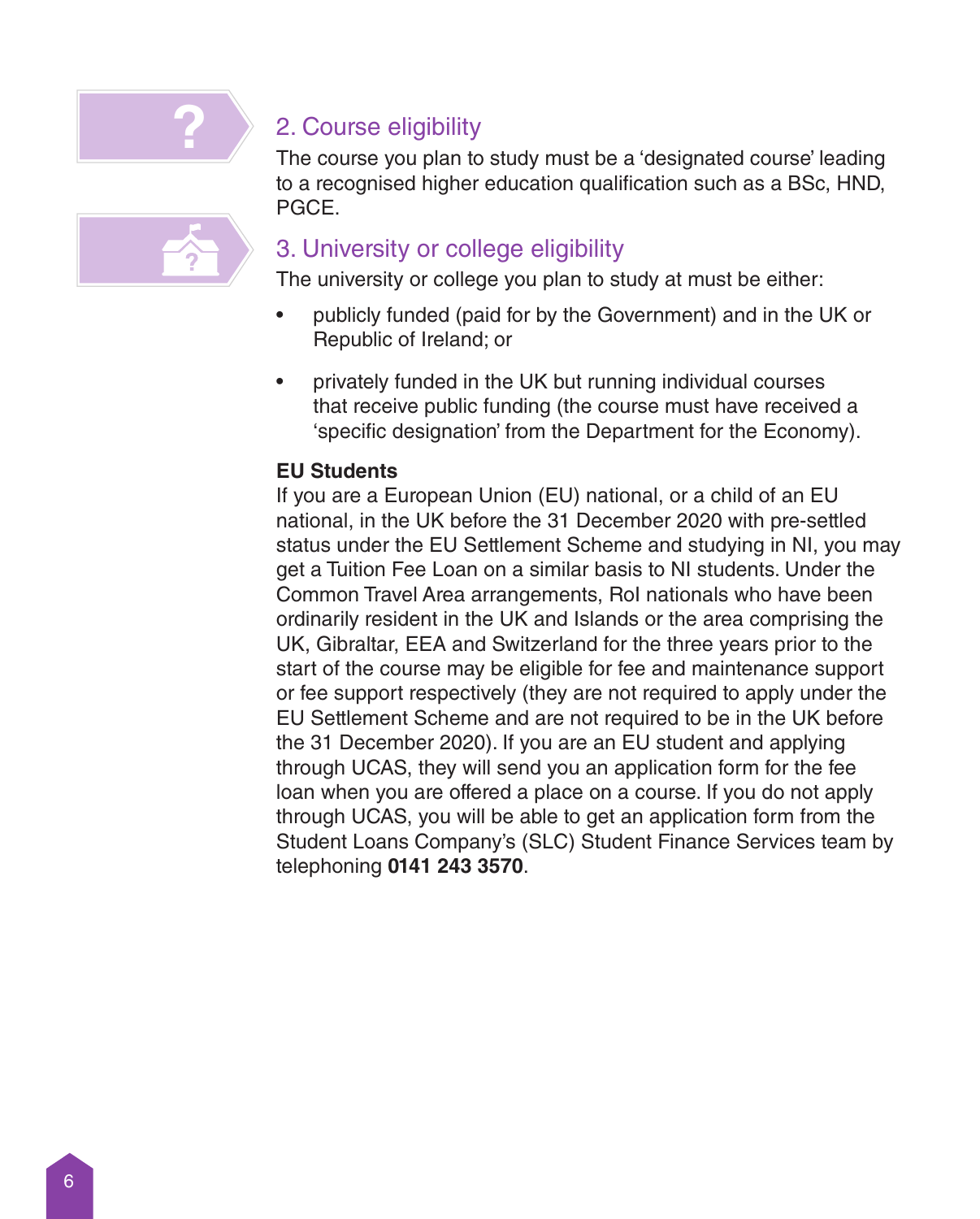

# WHAT CAN I GET?

There's a lot of help available for students who study a course of higher education during the 2022/23 academic year. When at university or college you'll have two main costs – tuition fees and living costs. The main types of finance to assist with these costs are tuition fee and maintenance loans (which have to be paid back) and grants and bursaries (which don't have to be paid back).

The following will show what you might be able to get and what it's for.

Students attending AHP courses at Ulster University are eligible for different levels of funding. Contact your local SFNI office for further details.



## **Help with tuition fees**

| <b>Tuition Fee Loan</b>      |                                                                                                            |                                                |  |
|------------------------------|------------------------------------------------------------------------------------------------------------|------------------------------------------------|--|
| What is it for?              | Helps with the costs of the tuition fees.                                                                  |                                                |  |
| How much can<br>I get?       | You can get an amount up to the fee your university or college charges you.<br>This could be up to £9,250. |                                                |  |
|                              | Students who are ordinarily resident in Northern<br>Ireland and choose to study in:                        | Tuition Fee 2022/23                            |  |
|                              | Northern Ireland                                                                                           | up to £4,630                                   |  |
|                              | England                                                                                                    | up to £9,250                                   |  |
|                              | Wales                                                                                                      | up to $£9,250$                                 |  |
|                              | Scotland                                                                                                   | up to £9,250                                   |  |
|                              | Republic of Ireland                                                                                        | <b>Student Contribution</b><br>Charge $€3,000$ |  |
|                              |                                                                                                            |                                                |  |
| Do I have to<br>pay it back? | Yes, but not until you have left your course and are earning over £20,195 a year.                          |                                                |  |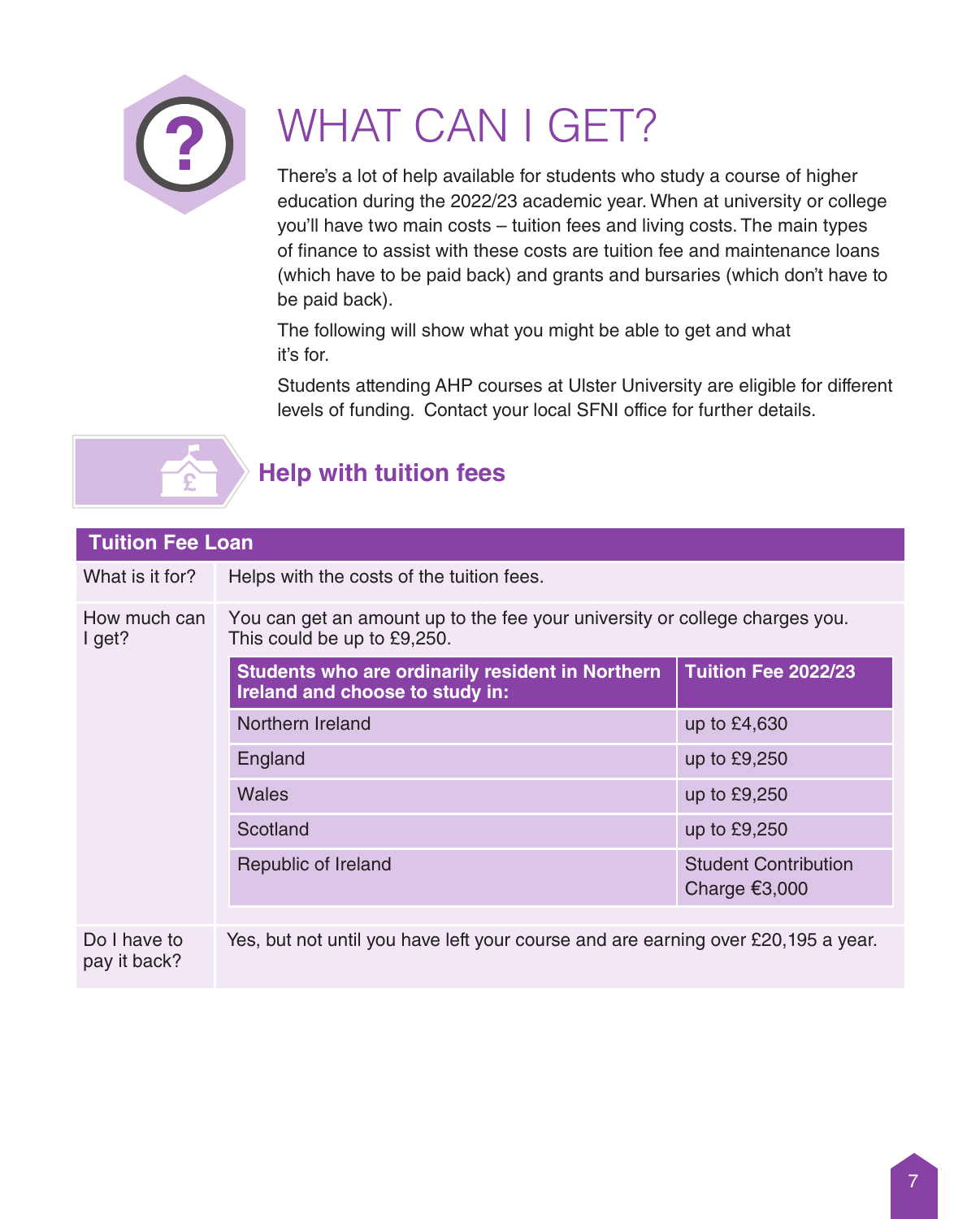#### **Tuition Fee Loan (continued)**

| Attendance<br>at a private<br>institution | If you are ordinarily resident in Northern Ireland and attending a higher education<br>course at a private institution in Northern Ireland, Scotland or Wales or an<br>Approved Institution in England, you should be aware that, you may not receive<br>the full Tuition Fee Loan support to cover your tuition fees. Students attending a<br>private institution, which is publicly validated, will be eligible to receive a maximum<br>Tuition Fee Loan of £4,630. |
|-------------------------------------------|-----------------------------------------------------------------------------------------------------------------------------------------------------------------------------------------------------------------------------------------------------------------------------------------------------------------------------------------------------------------------------------------------------------------------------------------------------------------------|
|                                           | You will be responsible for funding the difference in the additional cost of your<br>tuition fees. The onus is on you to find out what tuition fees are charged by the<br>private institution and what Tuition Fee Loan support is available from Student<br>Finance NI before you start the course.                                                                                                                                                                  |
| Anything else?                            | Tuition fees vary between different universities and colleges, and between different<br>courses at the same university. There may be different fees in place in England,<br>Scotland, Wales and Northern Ireland.                                                                                                                                                                                                                                                     |
|                                           | If you decide to apply for a Tuition Fee Loan, check with your university or college<br>to confirm the tuition fee so that you can ask for the right amount when you apply.                                                                                                                                                                                                                                                                                           |
|                                           | The Student Loans Company (SLC) pays your Tuition Fee Loan directly to your<br>university or college in three instalments on your behalf. If you leave or suspend<br>your studies your Tuition Fee Loan will be adjusted accordingly.                                                                                                                                                                                                                                 |



### **Students who are ordinarily resident in Northern Ireland and choose to study in Northern Ireland**

Universities and colleges of higher education in Northern Ireland can charge you up to £4,630 a year for their full-time courses. The amount charged may vary between courses, as well as between universities or colleges – check the amount your university or college will charge.



### **Students who are ordinarily resident in Northern Ireland and choose to study in England, Wales or Scotland**

Universities and colleges of higher education in England, Wales or Scotland can charge up to £9,250 a year for their full-time courses. The amount charged may vary between courses, as well as between universities or colleges – check the amount with your university or college. Scottish degree courses may last for four years (degree courses in Wales, England and Northern Ireland usually last three years). To find out the tuition fees at Scottish universities and colleges visit: www.scotland.gov.uk.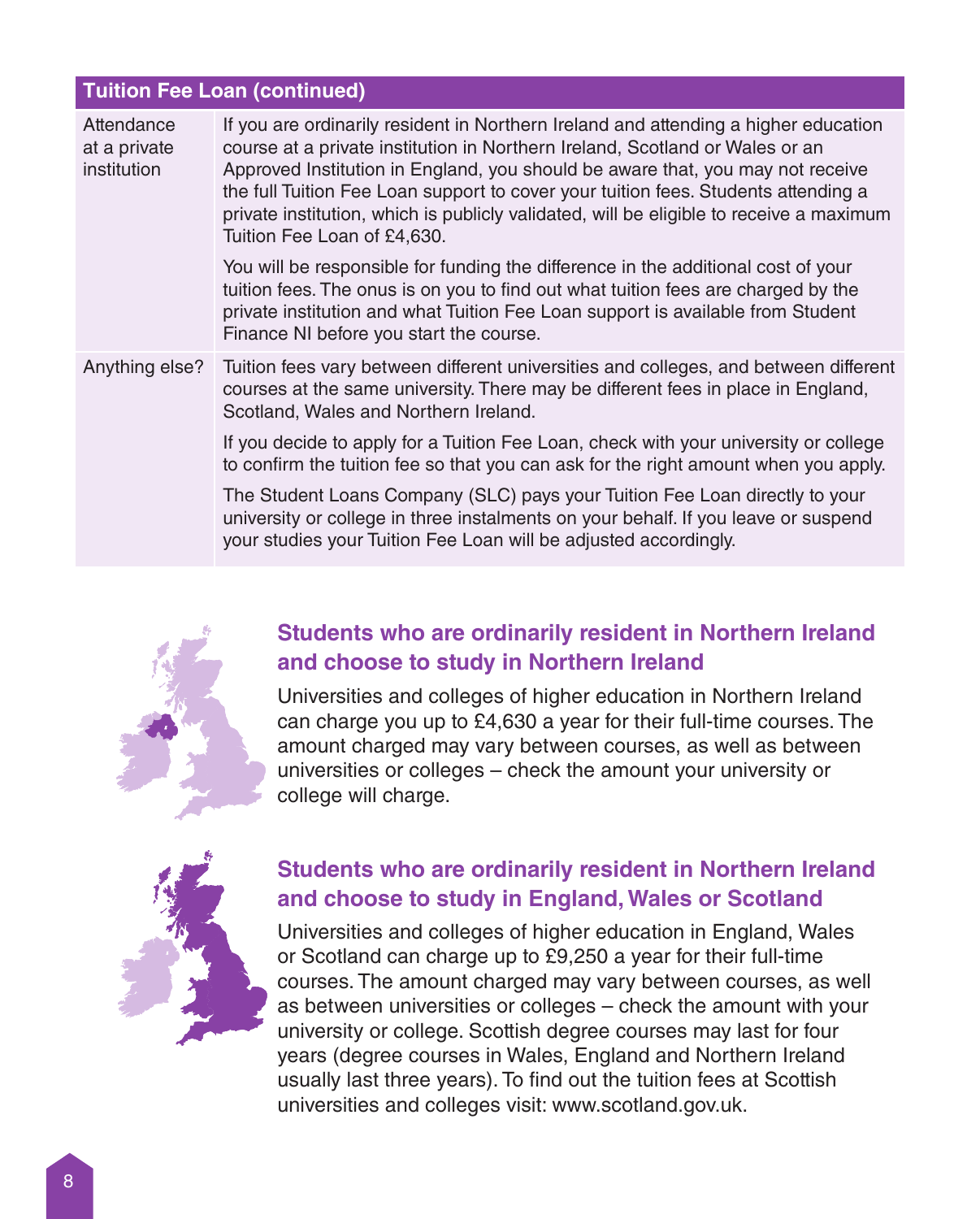

## **Students who are ordinarily resident in Northern Ireland and choose to study in the Republic of Ireland**

The arrangements for Northern Ireland domiciled students attending a relevant institution of higher education in the Republic of Ireland (ROI) are different to students attending a United Kingdom institution.

You will not be charged a tuition fee for your undergraduate study at a relevant institution of higher education in the ROI unless you are repeating a year. You will however, be required to pay a student contribution charge of €3,000. Students will be able to apply for a Student Contribution Loan to cover the student contribution charge.

### **General information on tuition fees**

You do not have to take out a student loan for tuition fees if you choose to pay your fees yourself. If you don't take out this loan at the beginning of the year and decide to pay your own tuition fees and then change your mind, you may not be able to take out this loan later in the year. If this happens, please contact your local SFNI Office to discuss.

If you leave your course of study early your university or college may charge you for fees pro-rata. It's important you discuss this with your university or college before you decide to leave.

If you transfer to a different institution during an academic year, only one year's tuition fees will be paid in total during the year.

As the tuition fee support for students undertaking eligible courses at privately funded Higher Education Institutions (HEIs) is different from that of courses at publicly funded HEIs you should contact your local SFNI Office for advice on the level of funding available.

Students should also be aware that some private higher education institutions may not attract any support and students will be responsible for all their costs.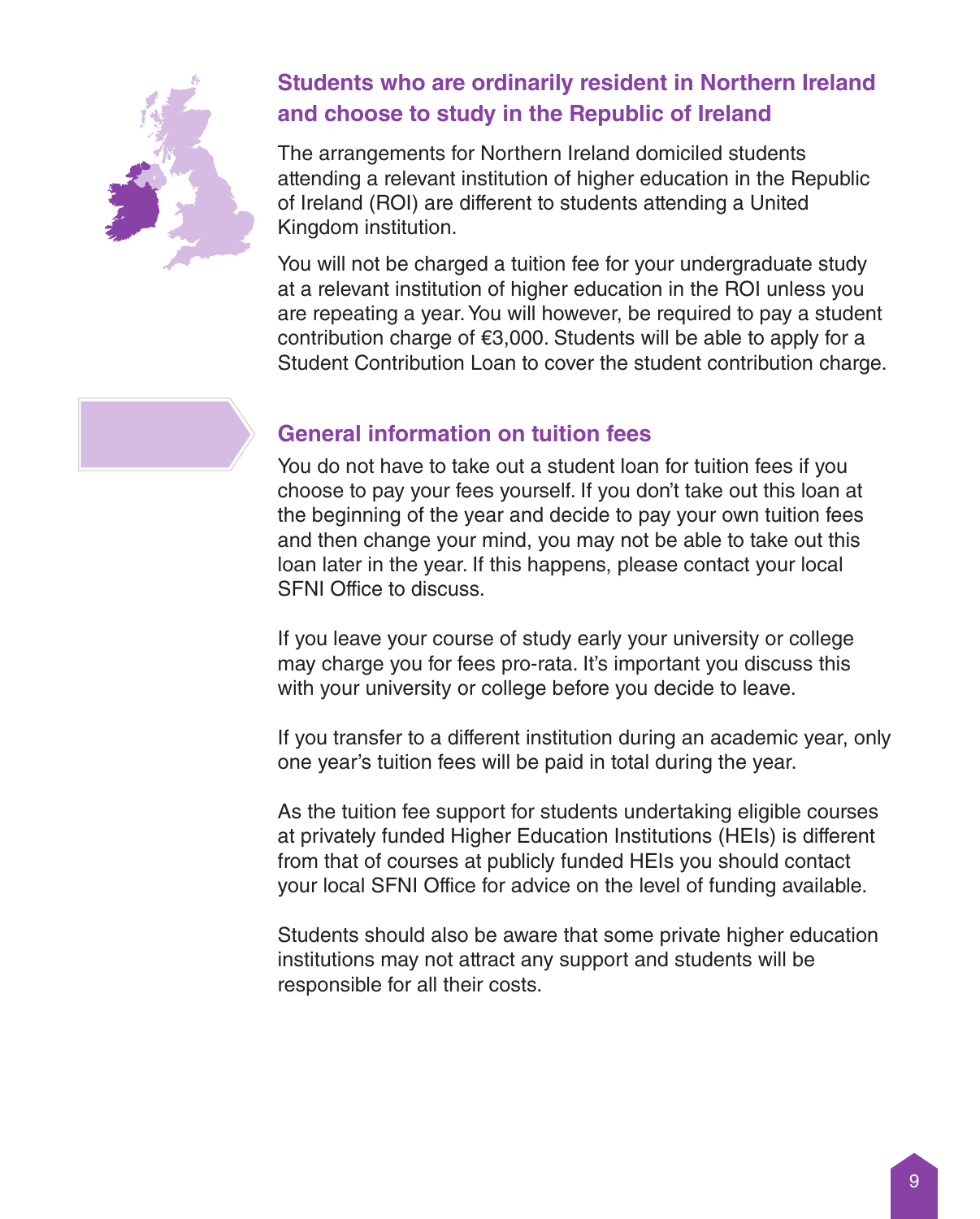

## Help with living costs (grants)

The living cost support you receive is unlikely to cover all of your expenses. You should plan your budgets carefully.

| <b>Maintenance Grant</b>     |                                                                                                                                                                                                                                                                                                                                                                                                                                                                                                                                                            |                                                      |  |  |
|------------------------------|------------------------------------------------------------------------------------------------------------------------------------------------------------------------------------------------------------------------------------------------------------------------------------------------------------------------------------------------------------------------------------------------------------------------------------------------------------------------------------------------------------------------------------------------------------|------------------------------------------------------|--|--|
| What is it for?              | Helps with your living costs throughout the academic year (for<br>example, food, books, travel and other expenses).                                                                                                                                                                                                                                                                                                                                                                                                                                        |                                                      |  |  |
| How much can I get?          | You can get up to £3,475, depending on your household income.<br>The table below is a rough guide to how much you could get.                                                                                                                                                                                                                                                                                                                                                                                                                               |                                                      |  |  |
| Household income             | How much?                                                                                                                                                                                                                                                                                                                                                                                                                                                                                                                                                  |                                                      |  |  |
|                              | <b>Household Income</b>                                                                                                                                                                                                                                                                                                                                                                                                                                                                                                                                    | <b>How much?</b>                                     |  |  |
|                              | £19,203 or less                                                                                                                                                                                                                                                                                                                                                                                                                                                                                                                                            | Full grant of £3,475                                 |  |  |
|                              | Between £19,204 and<br>£41,065                                                                                                                                                                                                                                                                                                                                                                                                                                                                                                                             | Partial grant, depending on<br>your household income |  |  |
|                              | More than £41,065                                                                                                                                                                                                                                                                                                                                                                                                                                                                                                                                          | No grant                                             |  |  |
|                              | The amount of Maintenance Grant you receive will affect the<br>amount of Maintenance Loan you can borrow.                                                                                                                                                                                                                                                                                                                                                                                                                                                  |                                                      |  |  |
| Do I have to pay it<br>back? | No, unless you leave your course early or a re-assessment of<br>household income occurs.                                                                                                                                                                                                                                                                                                                                                                                                                                                                   |                                                      |  |  |
| Anything else?               | You can find out more about how your household income affects<br>your entitlement in the booklet '2022/23 How you are Paid -<br>Full Time Higher Education Student Finance - A Guide to<br>Entitlement to Support and Payment' which is available on our<br>website.                                                                                                                                                                                                                                                                                       |                                                      |  |  |
|                              | If you leave your course of study early, you will be required to<br>repay some of the grant paid to you. Discuss with your university<br>or college before you decide to leave. You must also inform your<br>local SFNI Office that you have left your course so that your<br>support can be reassessed. Any overpayment of grant which<br>is not repaid immediately will be deducted from your next year's<br>support. We pay your Maintenance Grant straight into your bank<br>account, usually in three instalments - one at the start of each<br>term. |                                                      |  |  |

**Note 1:** Students in lower-income households will have part of their living costs met through a Maintenance Grant which they do not have to pay back. Their entitlement to support through a Student Loan for Maintenance will be reduced to reflect this.

**Note 2:** Initial Teacher Training (ITT) students who are studying for 10 weeks or more (apart from those on courses leading to a first degree) will receive a minimum Maintenance Grant of £1,318, no matter what their household income. If they are studying for between 6 and 10 weeks, they will receive at least £659.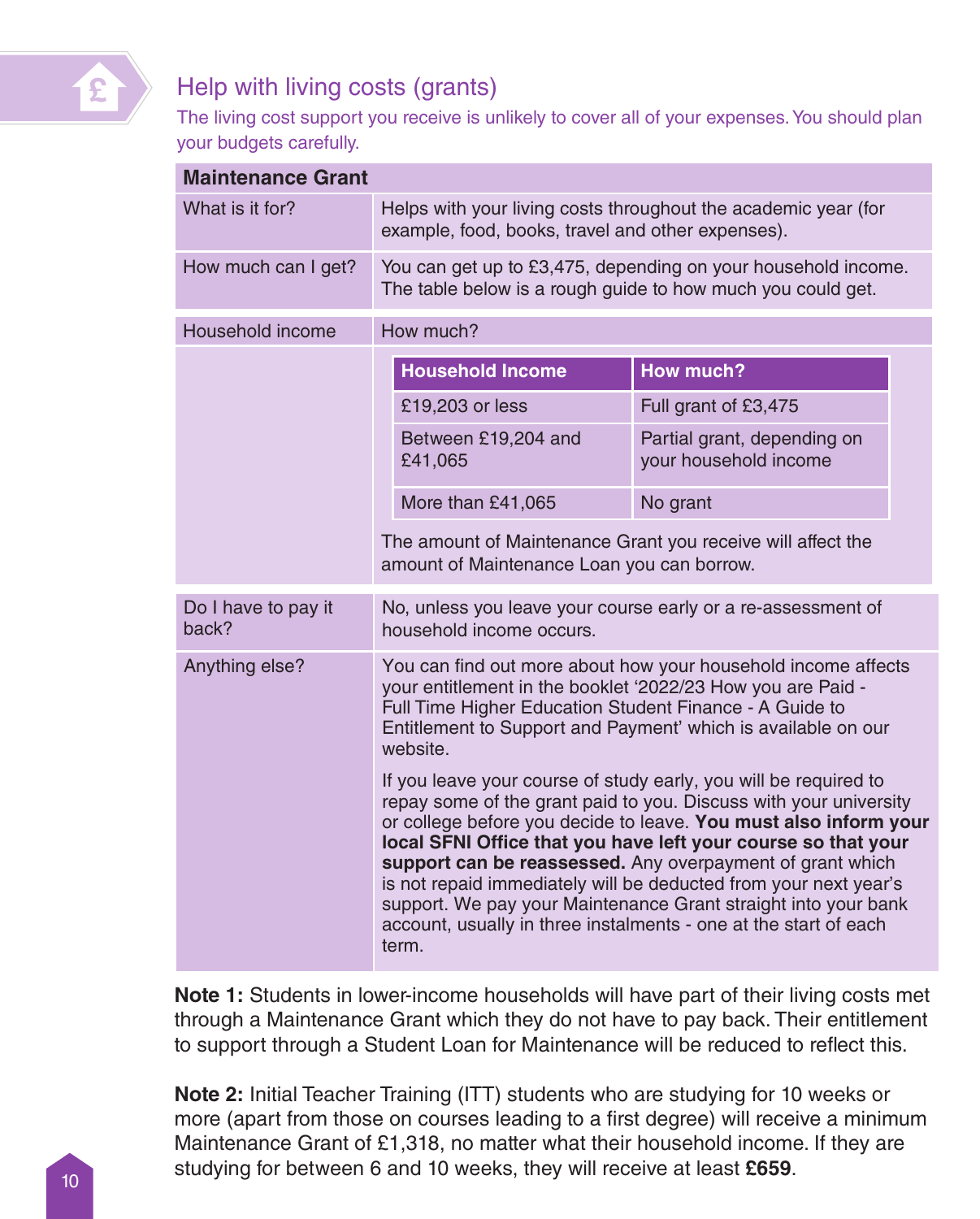|                                 | <b>Special Support Grant</b>                                                                                                                                                                                                                                                                                                                                                                                      |
|---------------------------------|-------------------------------------------------------------------------------------------------------------------------------------------------------------------------------------------------------------------------------------------------------------------------------------------------------------------------------------------------------------------------------------------------------------------|
|                                 | The Special Support Grant replaces the Maintenance Grant in certain circumstances.                                                                                                                                                                                                                                                                                                                                |
| Who is it                       | You may be able to receive a Special Support Grant if you:                                                                                                                                                                                                                                                                                                                                                        |
| for?                            | are a lone (single) parent of a child or young person aged under 20 who is in full-time<br>education below higher education level;                                                                                                                                                                                                                                                                                |
|                                 | have a partner who is also a student and one or both of you is responsible for a child<br>$\bullet$<br>or young person aged under 20 who is in full-time education below higher education<br>level;                                                                                                                                                                                                               |
|                                 | have a disability, and qualify for the Disability Premium or Severe Disability Premium;<br>٠                                                                                                                                                                                                                                                                                                                      |
|                                 | are deaf and qualify for Disabled Students' Allowance;<br>٠                                                                                                                                                                                                                                                                                                                                                       |
|                                 | have been treated as incapable of work for at least 28 weeks;<br>$\bullet$                                                                                                                                                                                                                                                                                                                                        |
|                                 | have a disability and qualify for income-related Employment and Support Allowance;<br>٠                                                                                                                                                                                                                                                                                                                           |
|                                 | are waiting to return to the same course within the same academic year having taken<br>$\bullet$<br>agreed time out from that course due to an illness or caring responsibility that has now<br>ended (this does not mean that you will be paid for time you were not on your course);                                                                                                                            |
|                                 | are aged 60 or over:<br>$\bullet$                                                                                                                                                                                                                                                                                                                                                                                 |
|                                 | you are eligible for Housing Benefit or the housing element of Universal Credit whilst<br>$\bullet$<br>you're studying;                                                                                                                                                                                                                                                                                           |
|                                 | you are entitled to Disability Living Allowance, Personal Independence Payment; or<br>$\bullet$                                                                                                                                                                                                                                                                                                                   |
|                                 | you are entitled to Armed Forces Independence Payment (AFIP).                                                                                                                                                                                                                                                                                                                                                     |
| How much<br>can I get?          | We work out entitlement to the Special Support Grant in the same way as the<br>Maintenance Grant. You can get up to £3,475 depending on your household income.                                                                                                                                                                                                                                                    |
| Do I have<br>to pay it<br>back? | No, unless you leave your course early or a re-assessment of household income occurs.                                                                                                                                                                                                                                                                                                                             |
| Anything<br>else?               | You can find out more about how your household income affects your entitlement in the<br>booklet '2022/23 How you are Paid - Full Time Higher Education Student Finance - A<br>Guide to Entitlement to Support and Payment' which is available on our website.                                                                                                                                                    |
|                                 | If you are entitled to receive a Special Support Grant, you will not be able to receive a<br>Maintenance Grant as well. If you receive the Special Support Grant you will also be<br>eligible for more maintenance loan. If you're not sure whether to apply for Maintenance<br>Grant or Special Support Grant, contact us for advice or talk to the student advisor at<br>your university or college.            |
|                                 | If you claim income-related benefits, your local Jobs and Benefits Office will not take<br>account of the Special Support Grant when working out your income.                                                                                                                                                                                                                                                     |
|                                 | If you leave your course of study early, you will be required to repay some of the grant<br>paid to you. Discuss with your university or college before you decide to leave. You<br>must also inform your local SFNI Office that you have left your course so that your<br>support can be reassessed. Any overpayment of grant which is not repaid immediately<br>will be deducted from your next year's support. |
|                                 | We pay your Special Support Grant straight into your bank account, usually in three<br>instalments - one at the start of each term.                                                                                                                                                                                                                                                                               |

If you need more information ask your local SFNI Office, university or college, or see their website or prospectus. Similar arrangements are in place elsewhere in the UK.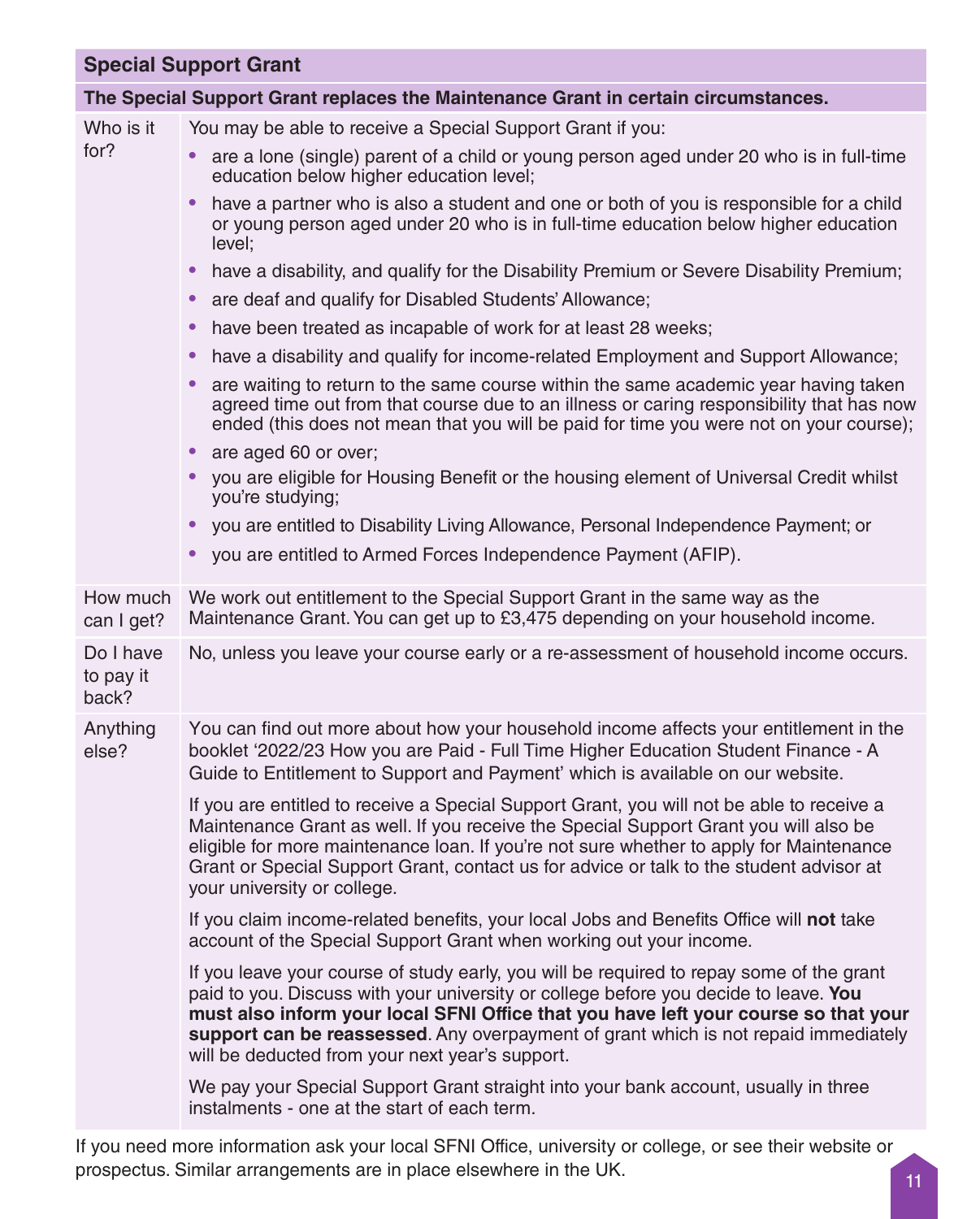

## **Help with living costs loans**

The living cost support you receive is unlikely to cover all of your expenses. You should plan your budgets carefully.

| <b>Maintenance Loan</b>      |  |                                                                                                                                                                                                                                                                                                                                                                                                                                                                                     |              |  |
|------------------------------|--|-------------------------------------------------------------------------------------------------------------------------------------------------------------------------------------------------------------------------------------------------------------------------------------------------------------------------------------------------------------------------------------------------------------------------------------------------------------------------------------|--------------|--|
| What is it for?              |  | Helps with your living costs such as accommodation, food, clothes, travel<br>and other living expenses.                                                                                                                                                                                                                                                                                                                                                                             |              |  |
| How much<br>can I get?       |  | Any full-time student who is eligible for student finance is eligible to<br>receive a Maintenance Loan. The amount you can get depends on where<br>you live during term-time and on your household income. The table below<br>shows the maximum amounts for this year.                                                                                                                                                                                                              |              |  |
|                              |  |                                                                                                                                                                                                                                                                                                                                                                                                                                                                                     |              |  |
| <b>Full Year</b><br>Rates    |  | Living with parents                                                                                                                                                                                                                                                                                                                                                                                                                                                                 | Up to £3,750 |  |
|                              |  | Studying outside London and not living with parents                                                                                                                                                                                                                                                                                                                                                                                                                                 | Up to £4,840 |  |
|                              |  | Studying in London and not living with parents                                                                                                                                                                                                                                                                                                                                                                                                                                      | Up to £6,780 |  |
| <b>Final Year</b>            |  | Living with parents                                                                                                                                                                                                                                                                                                                                                                                                                                                                 | Up to £3,385 |  |
| Rates                        |  |                                                                                                                                                                                                                                                                                                                                                                                                                                                                                     |              |  |
|                              |  | Studying outside London and not living with parents                                                                                                                                                                                                                                                                                                                                                                                                                                 | Up to £4,480 |  |
|                              |  | Studying in London and not living with parents                                                                                                                                                                                                                                                                                                                                                                                                                                      | Up to £6,170 |  |
|                              |  |                                                                                                                                                                                                                                                                                                                                                                                                                                                                                     |              |  |
| Do I have to<br>pay it back? |  | Yes, but not until you have completed your course and are earning over<br>£20,195 a year.                                                                                                                                                                                                                                                                                                                                                                                           |              |  |
| Anything else?               |  | You can find out more about how your household income affects your<br>entitlement in the booklet '2022/23 How you are Paid - Full Time Higher<br>Education Student Finance - A Guide to Entitlement to Support and<br>Payment' which is available on our website.<br>If you receive a Maintenance Grant, we will reduce the amount of                                                                                                                                               |              |  |
|                              |  | Maintenance Loan available to you.                                                                                                                                                                                                                                                                                                                                                                                                                                                  |              |  |
|                              |  | We pay your Maintenance Loan straight into your bank account, usually<br>in three instalments - one at the start of each term.                                                                                                                                                                                                                                                                                                                                                      |              |  |
|                              |  | You must be aged under 60 at the start of your course to receive a<br>Maintenance Loan.                                                                                                                                                                                                                                                                                                                                                                                             |              |  |
|                              |  | If you leave your course early, you will be required to repay some of the<br>loan paid to you but you may remain liable for accommodation / halls<br>of residence costs. Discuss with your university or college before you<br>decide to leave. You must also inform your local SFNI Office that you<br>have left your course so that your support can be reassessed. Any<br>overpayment of loan which is not repaid immediately will be deducted<br>from your next year's support. |              |  |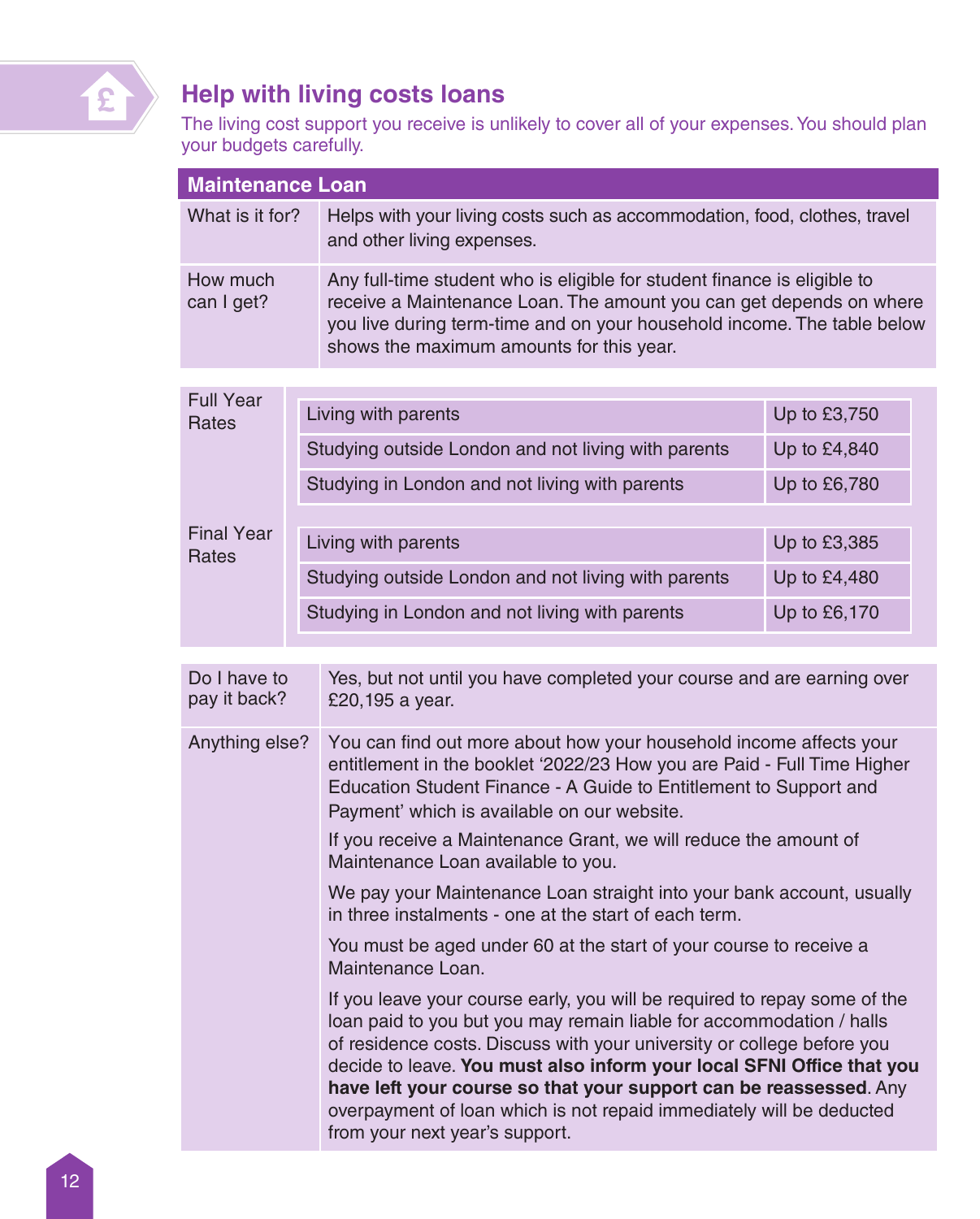

## **Illustration of Maintenance Loan entitlement for Maintenance Grant recipients**

Please note: students with household incomes over £41,065 will not be eligible to receive Maintenance Grant and may only receive a Maintenance Loan equivalent to a non-means tested amount.

| Household<br>Income | Maintenance<br>Grant | Maintenance<br>Loan - living<br>away from<br>home and<br>studying<br>outside<br>London.<br>(Maximum<br>£4,840) | Maintenance<br>Loan - living<br>away from<br>home and<br>studying<br>in London.<br>(Maximum<br>£6,780) | Maintenance<br>Loan - living at<br>parents' home.<br>(Maximum<br>£3,750) |
|---------------------|----------------------|----------------------------------------------------------------------------------------------------------------|--------------------------------------------------------------------------------------------------------|--------------------------------------------------------------------------|
| £19,203             | £3,475               | £2,953                                                                                                         | £4,893                                                                                                 | £1,863                                                                   |
| £25,000             | £2,201               | £3,289                                                                                                         | £5,229                                                                                                 | £2,199                                                                   |
| £30,000             | £1,215               | £3,625                                                                                                         | £5,565                                                                                                 | £2,535                                                                   |
| £35,000             | £689                 | £4,151                                                                                                         | £6,091                                                                                                 | £3,061                                                                   |
| £41,540             | £0                   | £4.840                                                                                                         | £6,780                                                                                                 | £3.750                                                                   |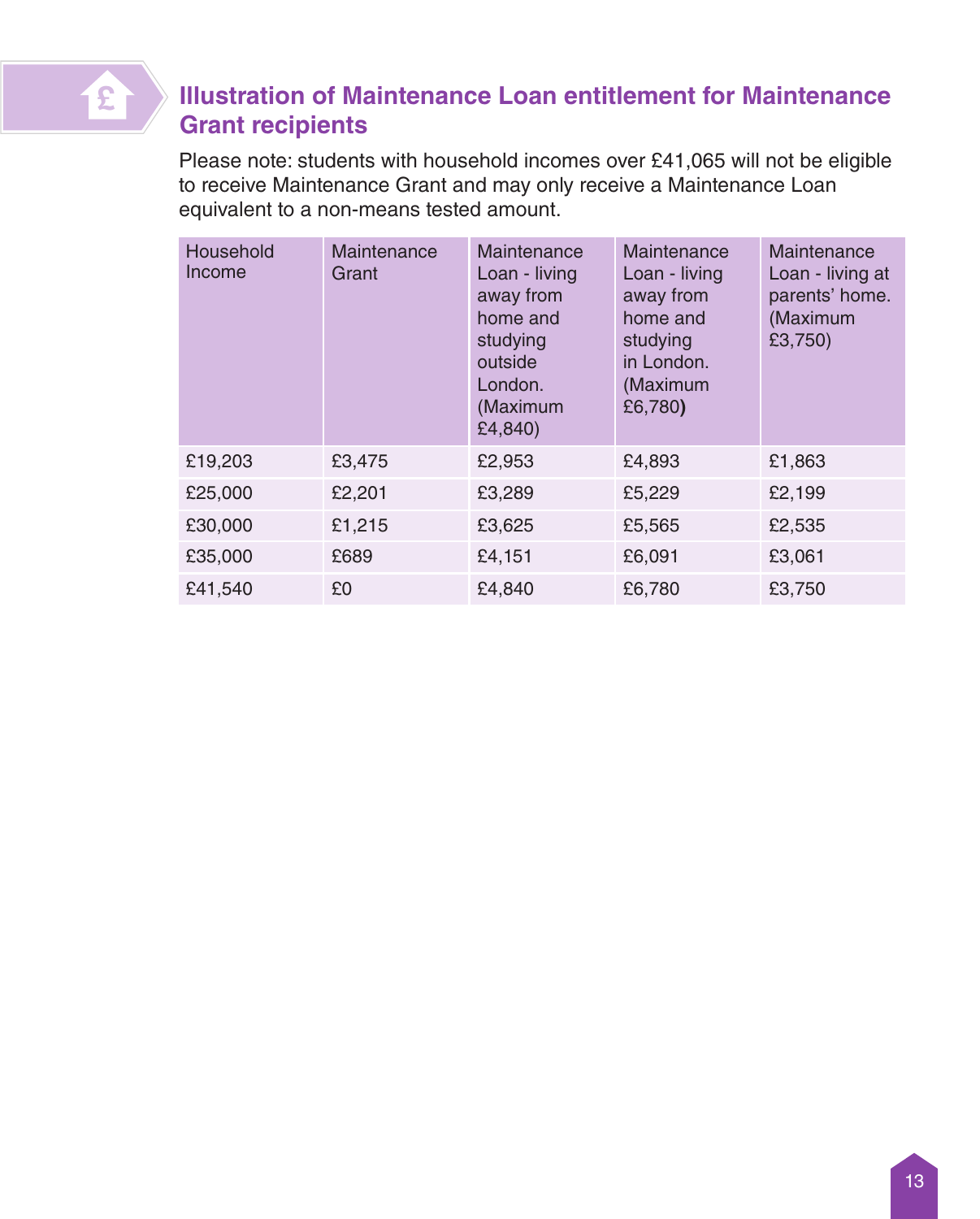## **Additional information on Maintenance Loans**

#### **To which university or colleges does the London rate apply?**

The London rate applies to students attending courses at the University of London or at colleges within the area which includes the City of London and the Metropolitan Police District.

#### **What if my course is longer than normal?**

You can get an extra amount of income-assessed loan to cover each extra week you have to be on your course above 30 term-time weeks (plus the short holidays). If you have to be on the course for 45 weeks or more in any 12-month period, you will get an extra amount of loan as if you were studying for 52 weeks. This does not apply if you are in receipt of a reduced loan.

The most you can get for each extra week is:

- **£108 (in London)**
- **£84 (elsewhere)**
- **£55 (living at home)**
- **£117 (abroad)**

#### **What if I'm studying abroad?**

If you study abroad for at least 50% of an academic quarter (normally equivalent to a term) as part of your course, you may be eligible for an overseas rate of loan for that period. In 2022/23, the maximum loan for study overseas will be £5,770 (£5,015 if you study abroad during the final year of your course). If your course is longer than normal, you can get a loan of up to £117 for each extra week that you spend abroad attending your course.

For further information please see the Travel Grant and Study Abroad fact sheets available on our website at **www.studentfinanceni.co.uk**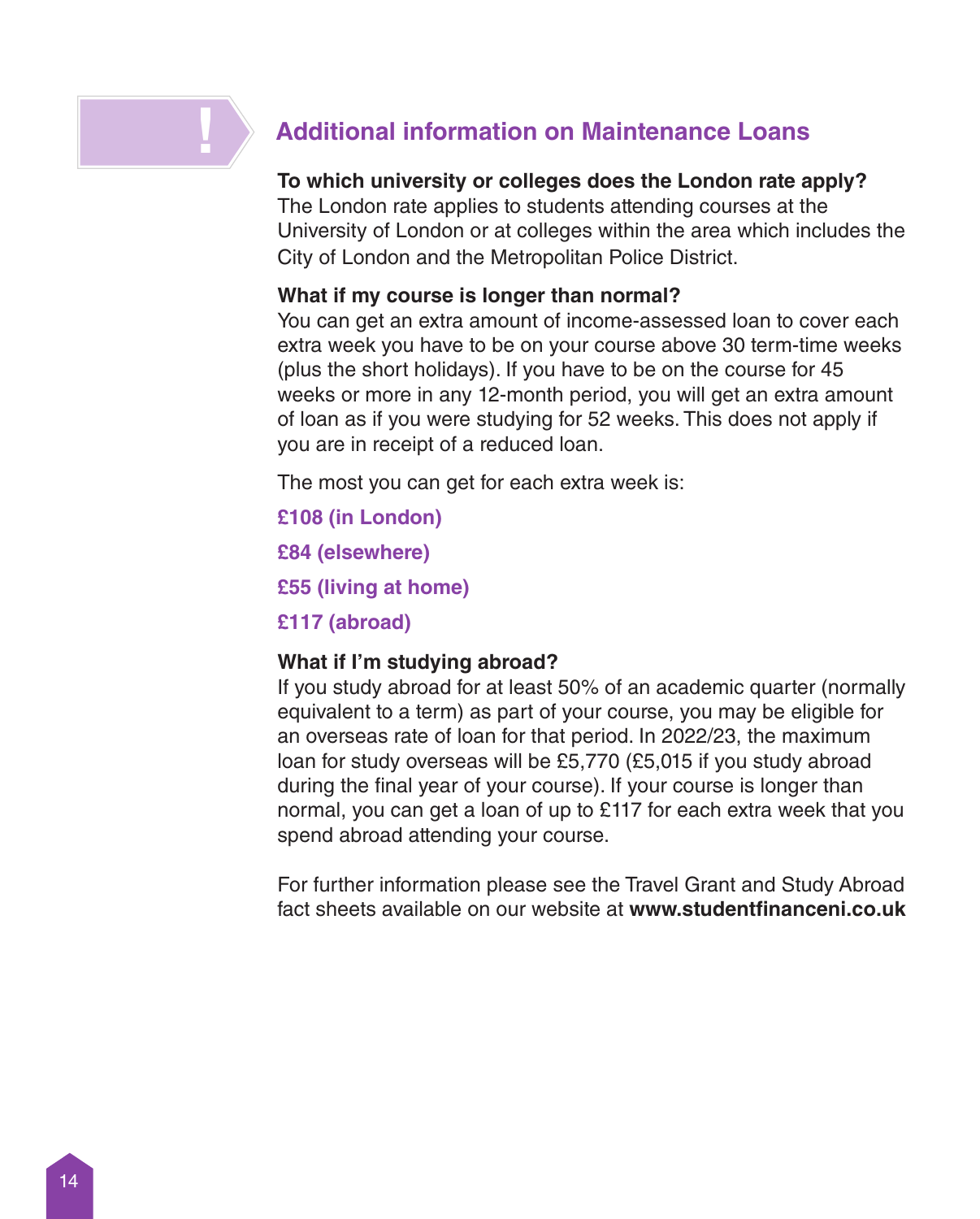

## ADDITIONAL OR SUPPLEMENTARY SUPPORT

| What can I<br>get?                                 | What is it for?                                                                                                                                                                                                                                                                                                                                                                                       | Do I have to<br>pay it back?                                                                                 | <b>Find out more</b>                                                                                                                                                                                                                                                   |
|----------------------------------------------------|-------------------------------------------------------------------------------------------------------------------------------------------------------------------------------------------------------------------------------------------------------------------------------------------------------------------------------------------------------------------------------------------------------|--------------------------------------------------------------------------------------------------------------|------------------------------------------------------------------------------------------------------------------------------------------------------------------------------------------------------------------------------------------------------------------------|
| <b>Disabled</b><br>Students'<br>Allowance<br>(DSA) | Help available to students who<br>have extra costs because of a<br>disability, mental-health condition<br>or specific learning difficulty such<br>as dyslexia or dyspraxia. DSA<br>does not depend on household<br>income. How much you will<br>get depends entirely on your<br>circumstances and can help pay<br>for specialist equipment, a non-<br>medical helper, travel or other<br>extra costs. | No, unless<br>you leave your<br>course early.                                                                | For more information on applying for<br>DSA, see the booklet '2022/23 DSA<br>Students - Bridging the Gap: A Guide<br>to the Disabled Students' Allowance<br>(DSA) in Higher Education' on our<br>website at<br>www.studentfinanceni.co.uk                              |
| Childcare<br>Grant                                 | Help for childcare costs if you have<br>dependent children aged under<br>15 (or 17 if they have special<br>educational needs) in registered<br>or approved childcare. Depending<br>on your income and that of your<br>dependants you can get up to<br>£148.75 a week for one child or<br>up to £255 if you have two or<br>more children.                                                              | No, unless<br>vou leave<br>vour course<br>early or a<br>reassessment<br>of child care<br>expenses<br>occurs. | For more information on applying for<br>a Childcare Grant, see the booklet<br>'2022/23 Dependants' Grants - A<br>Guide to Dependants' Grants for<br>Full Time Student Parents in Higher<br>Education' on our website at<br>www.studentfinanceni.co.uk                  |
| Parents'<br>Learning<br>Allowance                  | Help with course-related costs<br>if you have dependent children.<br>You can get up to £1,538 a year,<br>depending on your income and<br>that of your dependants.                                                                                                                                                                                                                                     | No, unless<br>you leave your<br>course early.                                                                | For more information on applying for<br>Parents' Learning Allowance, see<br>the booklet '2022/23 Dependants'<br>Grants - A Guide to Dependants'<br><b>Grants for Full Time Student Parents</b><br>in Higher Education' on our website<br>at www.studentfinanceni.co.uk |
| Adult<br>Dependants'<br>Grant                      | Help if an adult depends on you<br>financially. You can get up to<br>£2,695 a year, depending on<br>your income and that of your<br>dependants.                                                                                                                                                                                                                                                       | No, unless<br>you leave your<br>course early.                                                                | For more information on applying for<br>an Adult Dependants' Grant, see the<br>booklet '2022/23 Dependants' Grants<br>- A Guide to Dependants' Grants for<br>Full Time Student Parents in Higher<br>Education' on our website at<br>www.studentfinanceni.co.uk         |
| <b>Bursaries and</b><br>scholarships               | Extra help from your university<br>or college.                                                                                                                                                                                                                                                                                                                                                        | No, unless<br>you leave your<br>course early.                                                                | Check the university or college<br>website for details.                                                                                                                                                                                                                |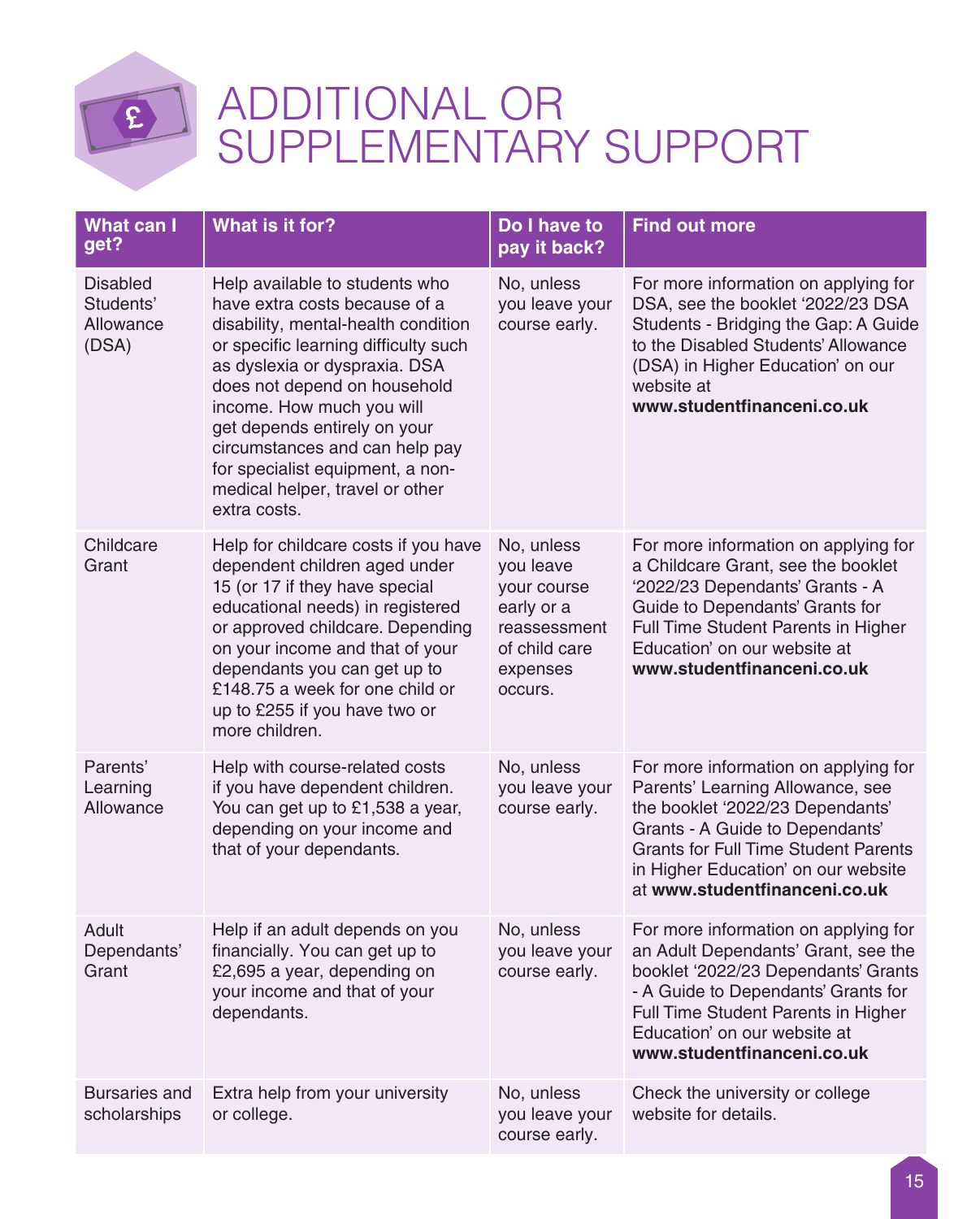| What can I get?      | What is it for?                                                                                                                                                                                                                                                                                                                                                                                                                                                                                                                                                                                                                                                                                                                                                                  | Do I have to<br>pay it back?                                                                                                  | <b>Find out more</b>                                                                                              |
|----------------------|----------------------------------------------------------------------------------------------------------------------------------------------------------------------------------------------------------------------------------------------------------------------------------------------------------------------------------------------------------------------------------------------------------------------------------------------------------------------------------------------------------------------------------------------------------------------------------------------------------------------------------------------------------------------------------------------------------------------------------------------------------------------------------|-------------------------------------------------------------------------------------------------------------------------------|-------------------------------------------------------------------------------------------------------------------|
| <b>Travel Grant</b>  | Help to meet reasonable<br>travel costs associated<br>with your course if:<br>You are attending<br>clinical training as<br>part of your medical<br>or dental course at a<br>hospital or other place<br>in the UK or Republic<br>of Ireland other than<br>your normal place of<br>attendance.<br>You are attending an<br>educational institution<br>outside the UK as part<br>of your UK course for<br>at least 50% of an<br>academic quarter (an<br>academic quarter is<br>equivalent to a term).<br>The grant for travel is<br>equal to the amount you<br>reasonably pay, less the<br>first £309. This help is<br>income assessed. If you<br>applied for non-means<br>tested support you are<br>not eligible for a travel<br>grant. Your SFNI Office<br>will decide whether the | No, unless you<br>leave your course<br>early.                                                                                 | Check with your local SFNI<br>Office for information on<br>whether you are eligible to<br>apply and how to apply. |
|                      | costs you have to pay are<br>reasonable.                                                                                                                                                                                                                                                                                                                                                                                                                                                                                                                                                                                                                                                                                                                                         |                                                                                                                               |                                                                                                                   |
| <b>Support Funds</b> | Extra help available<br>through your college<br>provides assistance for<br>students on lower income<br>who may need extra<br>financial support for their<br>course and to stay in<br>higher education.                                                                                                                                                                                                                                                                                                                                                                                                                                                                                                                                                                           | Payments given<br>as grants do not<br>have to be repaid.<br>Payments given<br>as short-term<br>loans do have to<br>be repaid. | Check with the student<br>services department in your<br>university or college.                                   |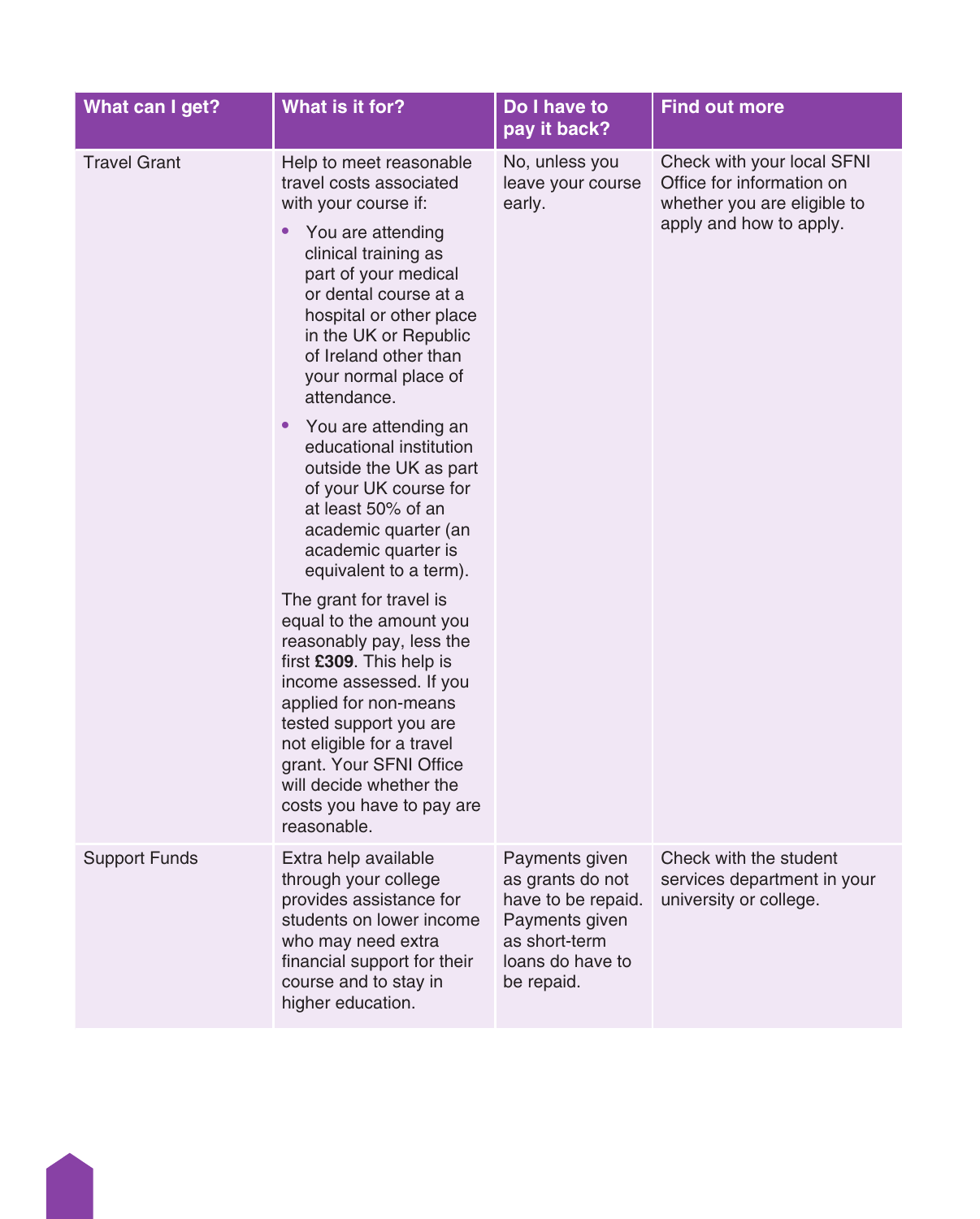## HOW DO I APPLY?

You don't have to wait until you've accepted a course to apply for student finance. Just create your student finance account and apply using your first choice of course. You can easily change your course or university details online later. So apply online now at our website at www.studentfinanceni.co.uk and have everything in place at the start of your course.

If you previously received Education Maintenance Allowance (EMA) then you must apply using your EMA customer reference number. Do not set up a new account. If you did not receive EMA and do not have an EMA customer reference number you will receive a customer reference number, password and secret answer which you can use to log on to your account.

If you're only applying for the Tuition Fee Loan and the Maintenance Loan (the bit that doesn't depend on your household income), we will not require details of income from your parents or partner. If you're applying for finance that depends on your household income, we will ask your parents or partner to give us some information about themselves and their incomes. They must log on and fill in their part separately. If your parents do not provide their income details you will only be assessed for non means-tested support.

Before you start your application, make sure you have the following to hand:

- Your current in date UK passport details or your birth certificate and Birth/Adoption Certificate Declaration Form
- Details of the university and course
- Your bank details
- Your National Insurance number
- Your parents' or partner's details

Make sure you fill in all the relevant questions correctly as this will help us process your application quickly.

Remember, your application isn't complete and can't be assessed until we have all the information we need.

You need to make your application for student finance before 8 April 2022 to be sure you have your money when you start your course.

If you apply after this date, you might not get all your money on time.

> **Use your full name as it appears on your passport or birth certificate.**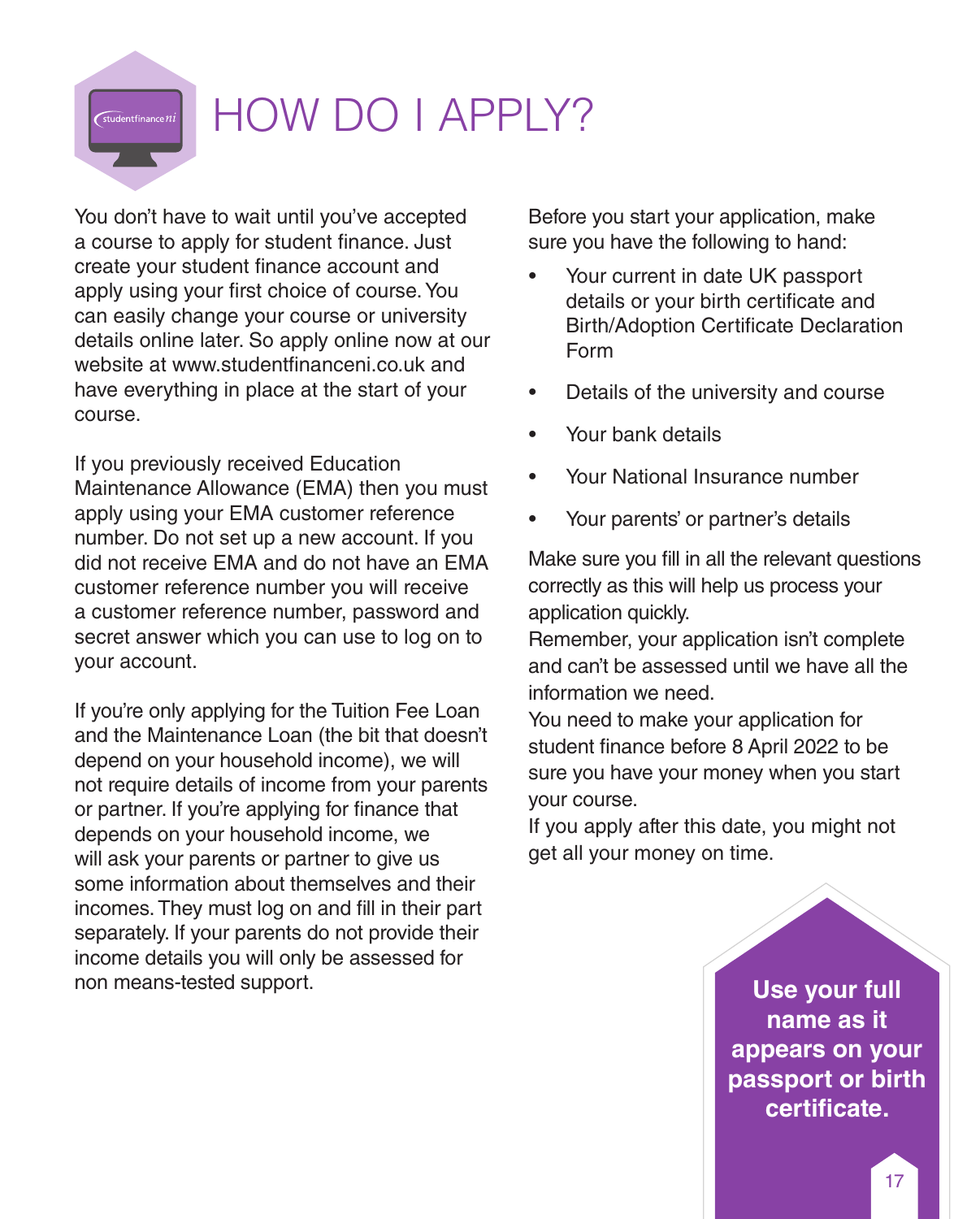

#### **Changing your details**

If any of your details change after you have applied for student finance, don't worry – it's easy to update your application. You can use your online student finance account to make changes to:

- your course details;
- your university or college details;
- your loan amount; and
- your personal details.



#### **Evidence you need to provide**

Remember to send this to SFNI as soon as you apply online. If you don't, your student finance will be delayed and you will not be paid on time. Remember to put your customer reference number on everything you send us.

If you hold a valid UK passport, enter the details when applying online. You don't need to send your UK passport as proof of date of birth and address. We will share the passport details you give us with HM Passport Office so that we can verify your identity. If you are a non-UK passport holder you will need to send us your original passport or your original birth certificate and completed Birth/Adoption Certificate Declaration Form with the application. Your parents must complete the online application form with their income details and send full verification of parental income if you are a first year student to SFNI. If they do not have verification such as P60s available at the time, these can be forwarded at a later date, rather than delay the application.



**X**

### **Late applications**

After your course starts, if you decide that you want to apply for financial help, you must apply no later than nine months after the first day of the academic year of your course. For example, if your course starts in September 2022, you have until 31st May 2023 to apply.

#### **Cancelled applications**

If you do not take up your place at university you must cancel your application online or contact your local Student Finance Office to cancel your application.

**If you apply after 8 April 2022 you might not get your money on time.**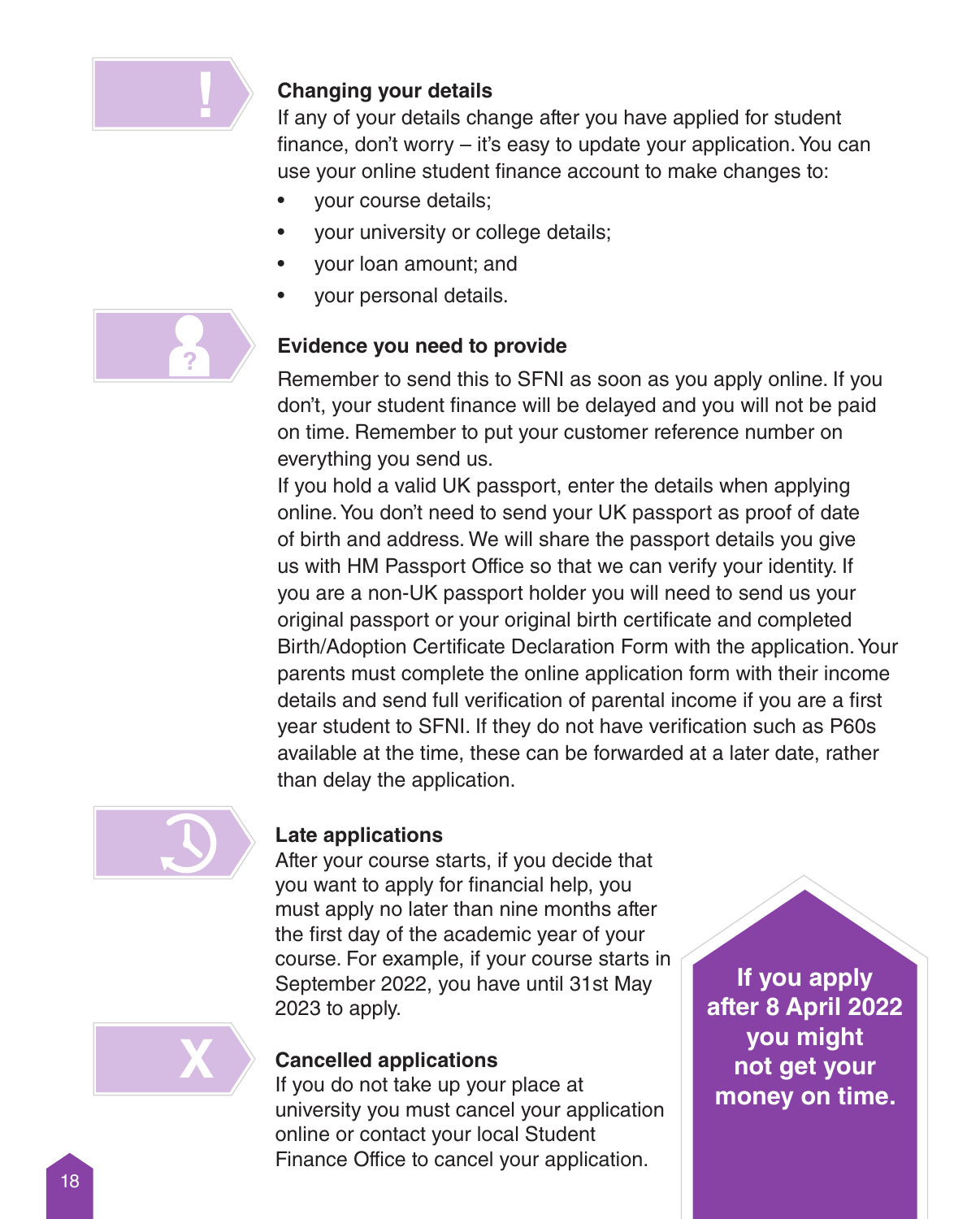

## HOW DO I GET PAID?

1. Your local SFNI Office will process your application and check all your supporting evidence. If you or your parents have not provided all information, you will be contacted by the Student Loans Company or your local SFNI Office.

2. If your application is in order, the Student Loans Company will send you a schedule telling you how much your payments are and when you will receive them. You may need to provide a copy of the schedule when you register/enrol at your university or college.

3. Your money will be paid into your bank account after you register on your course at the start of term. The money is usually available three working days after your university or college has confirmed your attendance to the Student Loans Company. No money will be paid before you arrive at your university or college so you will need to ensure you have some funds available for essentials in the first week or so.

If you are applying for a student loan to cover all or part of your tuition fees, this will be paid directly to your university or college.

**Warning: Beware of fraudulent emails from anyone claiming to be Student Finance NI. We'll never ask you to update your bank details or confirm your student account details by email.**



## **Reapplying next year**

You need to reapply for student finance for every year of your course. Fees may increase each year and grant and loan amounts can also change.

The Student Loans Company will remind you by text or email in February or March that it is time to reapply. You can reapply online via the website.

Remember to keep your customer reference number, password and secret answer safe as you'll need these to reapply each year or to let us know about any changes to your details. Your parents/partner will have their own customer reference number, password and secret answer and will need to keep these safe to enter or amend their details online.

**Remember the amount of student finance available may change each year.**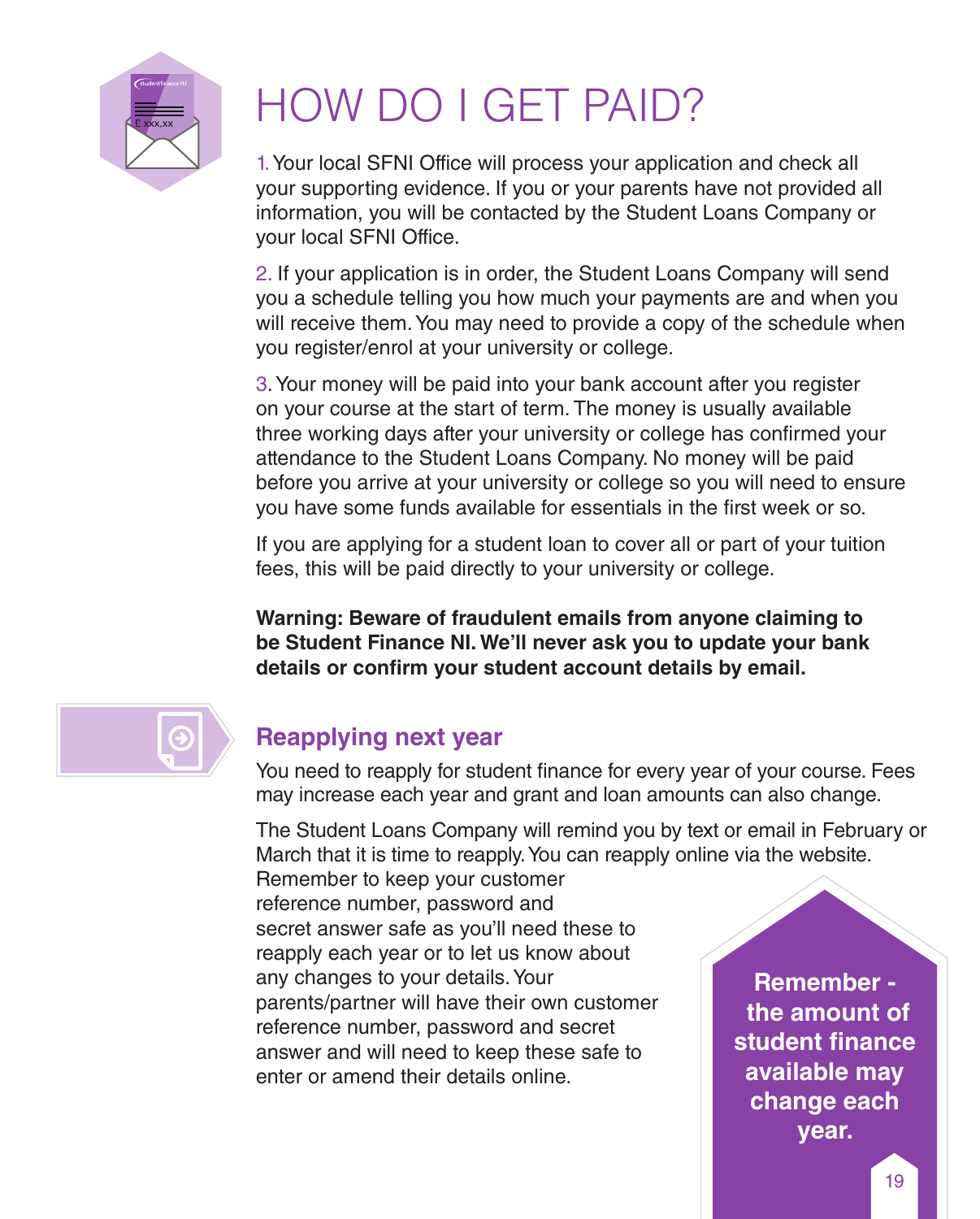

## WHAT ABOUT REPAYMENTS?

A student loan is money that you can borrow to pay for your tuition fees and/or to help with your living costs when you are studying. This is a loan, not a grant, meaning that you will have to pay it back.

Student loans are made up of two parts: the Tuition Fee Loan and the Maintenance Loan (loan for living costs).

You will normally be eligible to start repaying your loan in the April after you have completed or left your course.

The amount you repay will be linked to your income. Once you earn over £20,195 a year, you will repay 9% of anything over this amount. If your income is below £20,195, or drops to below that amount, you will not have to make repayments. The time to repay is based on income and amount borrowed, not on a fixed time period as with commercial loans. If you leave your course early or have been overpaid due to a reassessment, you will still have to repay your loan. In this case, the repayment process is different as any overpayment of support made to you will first be deducted from any future support due with the balance repaid in the normal manner.

Here are some important points about repayment:

- The Student Loans Company will work with HM Revenue & Customs to collect repayments, which will be taken by your employer and shown on your pay statement.
- If you are self-employed, the repayments will be collected through the tax self-assessment system.
- If you intend to leave the country to work abroad, you must inform the Student Loans Company, who will make arrangements to collect repayments directly from you.
- The Student Loans Company will send you an annual statement detailing how much you have paid in the past tax year. You should keep this statement, along with any payslips and P60s to monitor your own repayments,

so you can know when you are due to finish repaying.

• Help is available from the Student Loans Company by telephone or by logging on to their website: **www.gov.uk/repaying-your-studentloan** where you can access your current balance online or make a part or full repayment.

Table showing examples of monthly repayments

| Income each<br><b>vear</b><br>before tax | <b>Monthly</b><br>salary | <b>Monthly</b><br>repayment |
|------------------------------------------|--------------------------|-----------------------------|
| Up to £20,195                            | £1,683                   | £Ο                          |
| £22,000                                  | £1,833                   | £14                         |
| £24,000                                  | £2,000                   | £29                         |
| £27,000                                  | £2,250                   | £51                         |
| £30,000                                  | £2,500                   | \$74                        |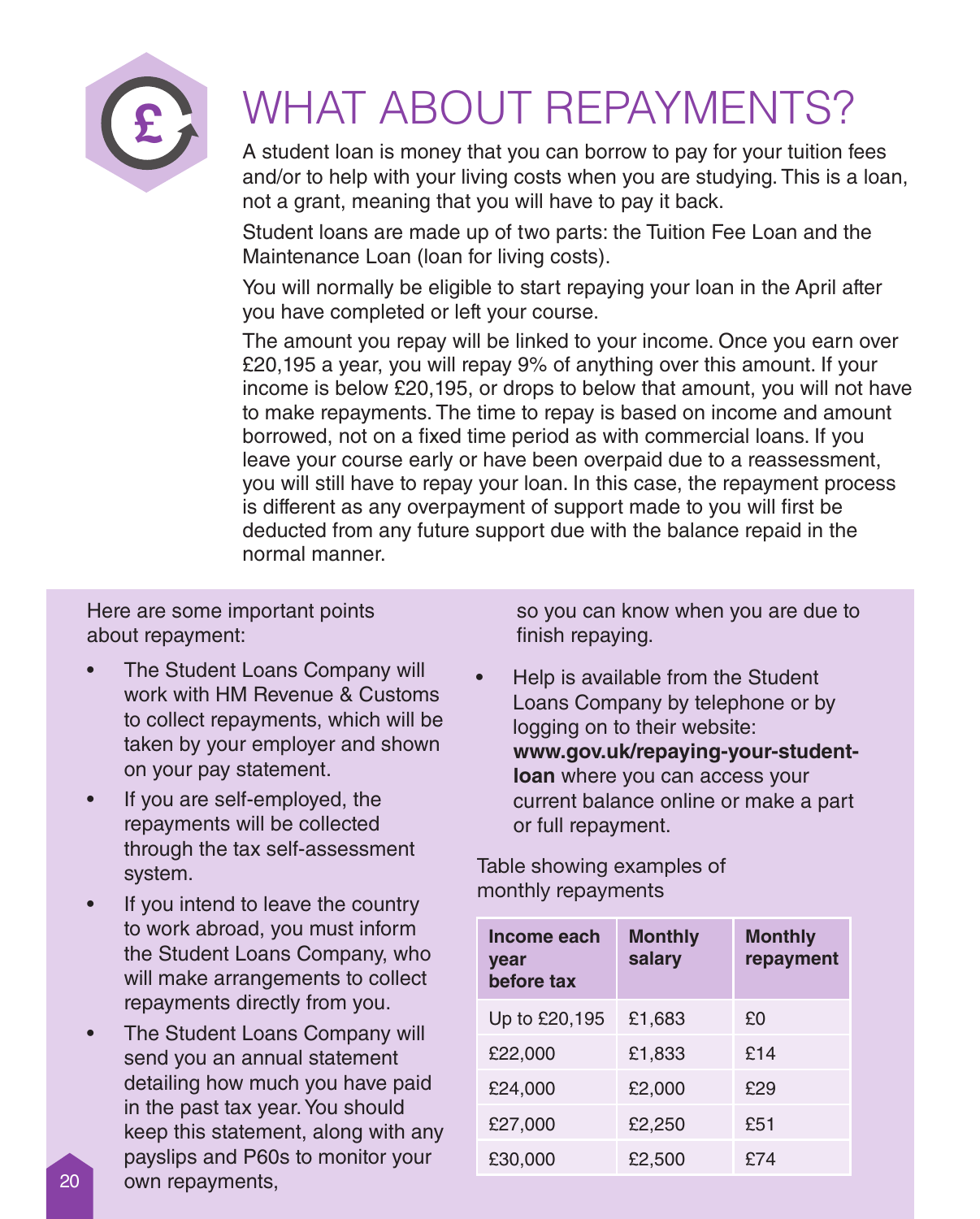

**!**

## **Interest**

Student loans accrue interest from the day they are paid out, until they are repaid in full. Interest on the amount you owe is linked to inflation and subsidised by the Northern Ireland Government.

The rate of interest makes no difference to your monthly repayments. The amount you repay is determined by how much you earn so your repayments are not affected by the change in interest rate.

Further information regarding interest rates is also available on the Student Loans Company website: **www.gov.uk/repaying-your-student-loan**

Interest will apply as long as the loan lasts, and will be calculated from the day the money is paid to you. The length of time you take to repay your loan will depend on the total amount you borrowed and your income after you leave university or college.

## **More Information**

You will normally continue to repay the loan until you have paid off the full amount. If you have kept up your repayments, any loan you still owe will be cancelled only if you become disabled and are registered as being permanently unfit for work; or if you die before you pay off the loan.

Any loan you still owe will be cancelled 25 years after the April when you first became responsible for paying back the loan.

You are strongly advised to read the guide if you want to take out a loan. Note: If you have taken out a student loan for a previous period of study and you take out another student loan for a new period of study, the 25-year write-off will also apply to this new loan. Please see the booklet '2022/23 Terms and Conditions – Student Loans – A guide to terms and conditions' which is available on our website at www.studentfinanceni.co.uk for the full details of all the rules of repaying your student loan.

**You will only start repaying your loan after leaving university or college and are earning over £20,195.**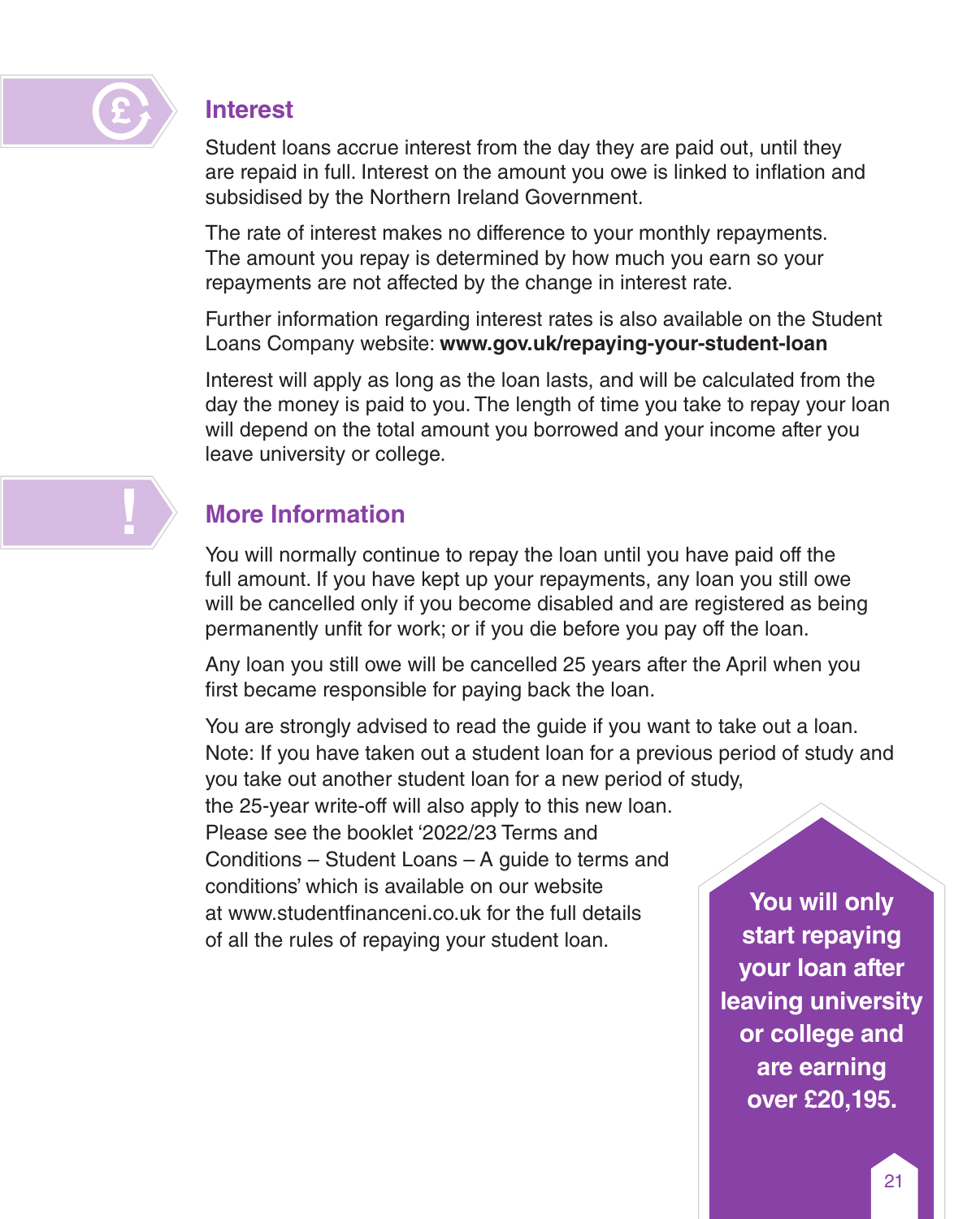

## USEFUL INFORMATION AND CONTACTS

If you are ordinarily resident in Northern Ireland, regardless of where in the UK or Republic of Ireland you are studying, you may be eligible for services provided by Student Finance NI.

Student Finance NI is a partnership between the Department for the Economy, the Student Finance NI Offices in the Education Authority who assess students' eligibility for support and the Student Loans Company (SLC) who make the payments. The Student Loans Company and Student Finance NI Offices in Northern Ireland work together to deliver financial support to students on behalf of the Department for the Economy.

If you are ordinarily resident in Northern Ireland, apply for your student finance online using the Student Finance NI website **www.studentfinanceni.co.uk**, or speak to an advisor on 0300 100 0077.

The Customer Support Office can be contacted on Monday to Friday between the hours of 8am and 8pm or on Saturday and Sunday between 9am and 4pm. Contact details of the Student Finance NI Offices can be found on the website.